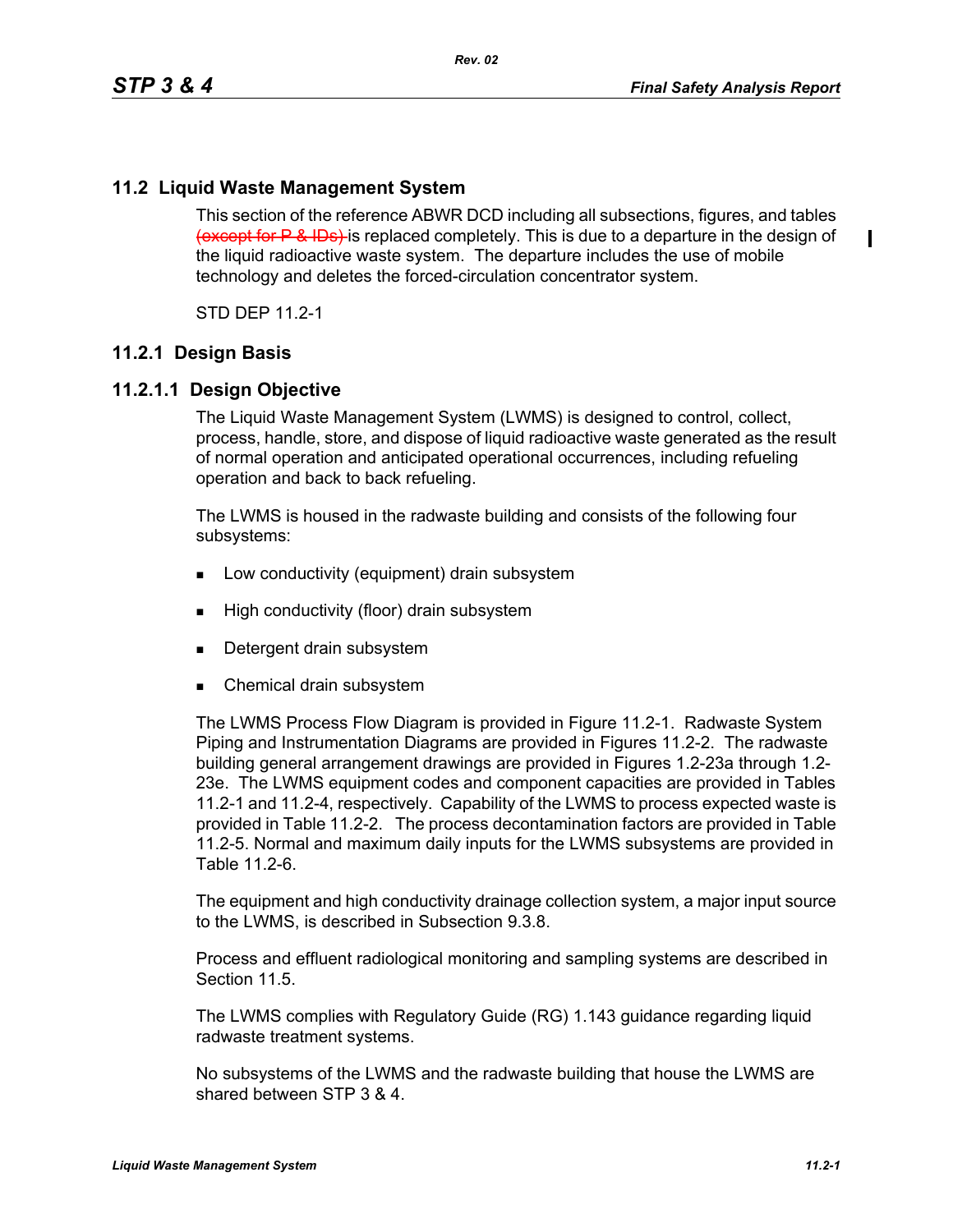## **11.2.1.2 Design Criteria**

The criteria considered in the design of this system include (1) minimization of solid waste shipped for burial, (2) reduction in personnel exposure, (3) minimization of offsite releases, and (4) maximizing the quality of water returned to the primary system. 'Minimization' is based on good engineering practice, and/or cost benefit analysis to keep waste generation and dose as low as reasonably achievable.

The design criteria for the LWMS are:

- $\blacksquare$  Compliance with Appendix I to 10 CFR 50 numerical quidelines for doses as a result of gaseous or airborne radioactive effluents during normal plant operations, including anticipated operational occurrences is provided in the benefit analysis performed in accordance with the NEI topical report (NEI 07-11) for numerical design objectives for 10 CFR 50 Appendix I. The cost benefit numerical analysis as required by 10 CFR 50 Appendix I Section II Paragraph D demonstrates that the addition of items of reasonably demonstrated technology will not provide a favorable cost benefit. Therefore, the described system meets the numerical quides for dose design objectives.
- The LWMS is designed so that no potentially radioactive liquids can be discharged to the environment unless they have been sampled and verified to be within the limits for discharge. Off-site radiation exposures on an annual average basis are within the limits of 10 CFR 20 and 10 CFR 50 Appendix I.
- The LWMS is designed to meet the requirements of General Design Criteria (GDC) 60 and 61 and the guidance of RG 1.143. RG 1.143 provides design guidance in regard to natural phenomena hazards, internal and external man-induced hazards, and quality group classification and quality assurance provisions for radioactive waste management systems; structures and components. Further, it describes provisions for mitigating Design Basis Accidents (DBA) and controlling releases of liquids containing radioactive materials, e.g., spills or tank overflows, from all plant systems outside reactor containment (see Table 11.2-1 Equipment Codes for Radwaste Equipment from RG 1.143).
- The LWMS is designed to keep the exposure to plant personnel "As Low As Reasonably Achievable" (ALARA) during normal operation and plant maintenance, in accordance with RG 8.8.
- All atmospheric liquid radwaste tanks are provided with an overflow connection at least the size of the largest inlet connection. The overflow is connected below the tank vent and above the high-level alarm instrument location. Each collection tank room is designed to contain the maximum liquid inventory in the event that the tank ruptures as described in Subsection 11.2.2.5. The radwaste building walls are sealed and coated. Tank cubicle liners are utilized to prevent accidental releases to the environment.
- The system is designed to control releases of radioactive materials within the numerical design objectives of Appendix I to 10 CFR 50.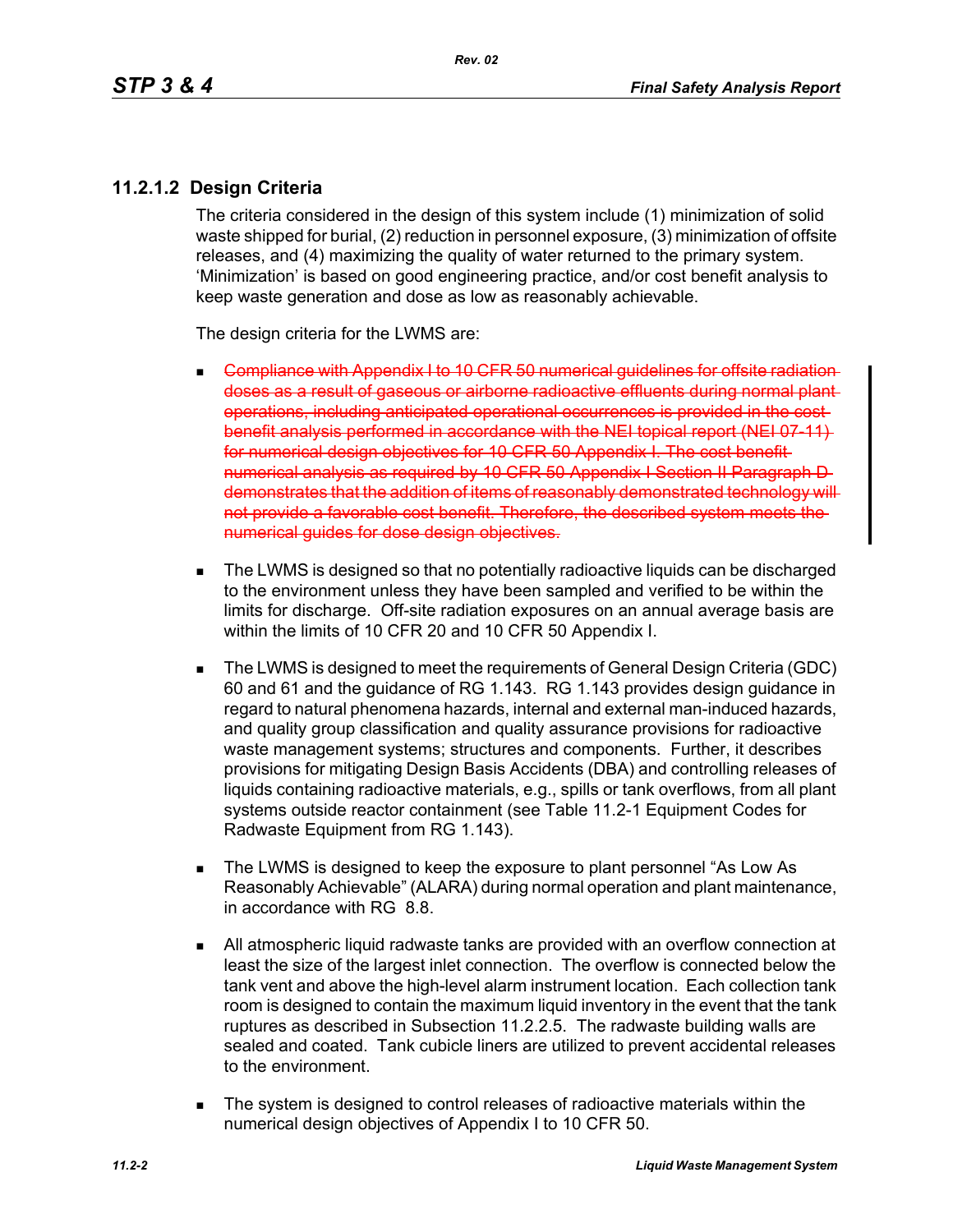The system is designed to provide sufficient capacity, redundancy, and flexibility to meet the concentration limits of 10 CFR 20 during periods of equipment downtime and during operation at design basis fuel leakage (see Table 11.2-2 for capability of the four subsystems to process maximum inputs).

Compliance with numerical guidelines in Appendix I to 10 CFR 50 for offsite radiation doses as a result of liquid effluents during normal plant operations, including anticipated operational occurrences, is provided in Subsection 12.2.2.2. To demonstrate compliance with Section II, paragraph D of Appendix I, a cost-benefit analysis was performed in accordance with the guidance of Regulatory Guide 1.110. The analysis postulated the addition of three (3) augments to the LWMS of reasonably demonstrated technologies. These augments were:

- the addition of one low capacity evaporator to the liquid discharge stream, or
- the addition of the lowest capacity demineralizer to the liquid discharge stream, or
- the addition of one 10,000 gallon holdup tank to the liquid discharge stream(least cost option).

Regulatory Guide 1.110 cost data used to evaluate the three augments to the LWMS are summarized in the Table 11.2-7.

The total annual costs associated with implementing the three augments to the LWMS and the corresponding benefit-cost ratio are determined using the methodology prescribed in Regulatory Guide 1.110, the cost data provided in Table 11.2-7, and the collective 50 mile total body dose (due to liquid releases) that is presented in Table 5.4-9 of the STP 3 & 4 Environmental Report. The collective 50 mile total body dose is conservatively considered to be the total dose saved as a result of implementing each augment to the LWMS. The total annual cost of each augment to the LWMS and the associated benefit cost ratio are summarized in Table 11.2-8. These results demonstrate that the total annual cost associated with each augment to the LWMS, including the least cost option is substantially larger than the benefit derived from each augment. The cost-benefit numerical analysis, required by 10 CFR 50 Appendix I Section II Paragraph D, demonstrates that the addition of items to the LWMS of reasonably demonstrated technology will not provide a favorable cost benefit. Therefore, the STP 3 & 4 prescribed LWMS meets the numerical guides for dose design objectives.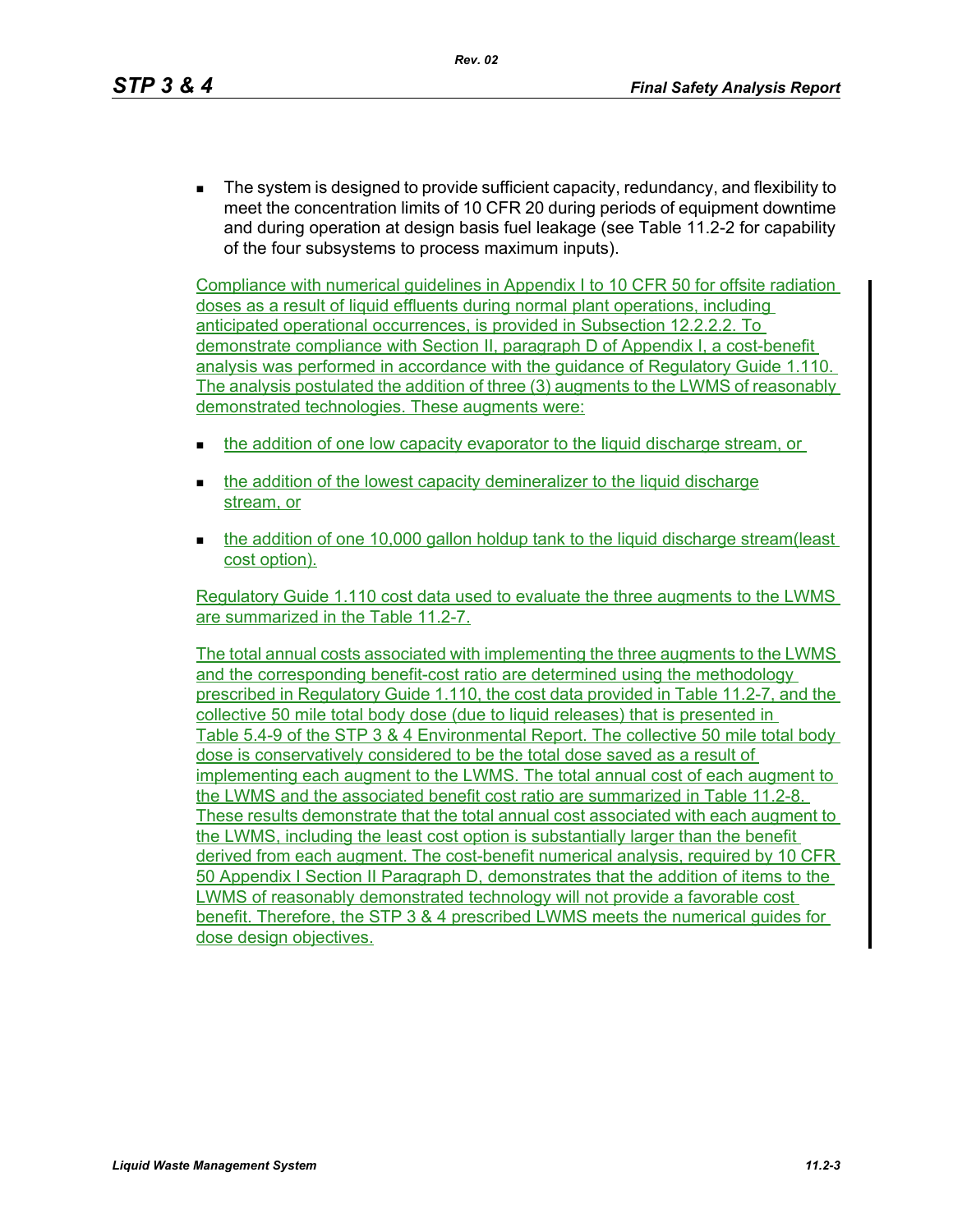|                                                                 |                               | Table 11.2-7 REGULATORY GUIDE 1.110 COST DATA (1)<br>(Costs are in 1000s of 1975 Dollars) |                              |
|-----------------------------------------------------------------|-------------------------------|-------------------------------------------------------------------------------------------|------------------------------|
| <b>Cost-Benefit</b><br>Parameter                                | 15 gpm Radwaste<br>Evaporator | 50 gpm Demineralizer<br>(BWR 2nd Waste<br>Demineralizer in Series)                        | 10,000<br><b>Gallon Tank</b> |
| <b>Equipment and</b><br>Material Direct Cost <sup>(2)</sup>     | 386                           | 43                                                                                        | 55                           |
| <b>Direct Labor Cost</b><br>$(DLC)^{(2)}$                       | 201                           | <u> 29</u>                                                                                | 43                           |
| <b>Labor Cost</b><br><b>Correction Factor</b><br>$(LCCF)^{(3)}$ | 1                             |                                                                                           |                              |
| <b>Annual Operating</b><br>Cost (AOC)                           | 20                            | 15                                                                                        | 1                            |
| <b>Annual Maintenance</b><br>Cost (AMC)                         | 30                            | $\overline{5}$                                                                            | 2                            |

Notes:

(1) All costs are on a per unit basis.

(2) Equipment and Material Direct Costs and Direct Labor Costs are from Table A-1 of Regulatory Guide 1.110.

(3) The Labor Cost Correction Factors are from Table A-4 of Regulatory Guide 1.110. The lowest LCCF is chosen which maximizes the benefit.

(4) The Annual Operating Costs are from Table A-2 of Regulatory Guide 1.110.

(5) The Annual Maintenance Costs are from Table A-3 of Regulatory Guide 1.110.

|                                                                                                         | Table 11.2-8 Liquid Radwaste Augment Benefit Cost Ratio Summary |                                                                                              |                                                                       |                                     |
|---------------------------------------------------------------------------------------------------------|-----------------------------------------------------------------|----------------------------------------------------------------------------------------------|-----------------------------------------------------------------------|-------------------------------------|
| <b>Augments</b>                                                                                         | <b>Total Annual Costs</b><br>(1975 Dollars)                     | <b>Collective 50 Mile</b><br><b>Total Body Dose</b><br><b>Saved per Year</b><br>(Person-Rem) | Benefit in<br>1975 Dollars<br>(1000 dollars<br>x Person<br>Rem Saved) | <b>Benefit</b><br><b>Cost Ratio</b> |
| <u>15 gpm</u><br>Radwaste<br><u>Evaporator</u>                                                          | 117,940                                                         | 0.003                                                                                        | 3.00                                                                  | 2.54E-05                            |
| $50$ gpm<br><b>Demineralizer</b><br>(BWR 2 <sup>nd</sup><br>Waste<br><b>Demineralizer</b><br>in Series) | <u>28,330</u>                                                   | 0.003                                                                                        | 3.00                                                                  | 1.06E-04                            |
| 10,00 Gallon<br>Tank                                                                                    | 14,340                                                          | 0.003                                                                                        | 3.00                                                                  | 2.09E-04                            |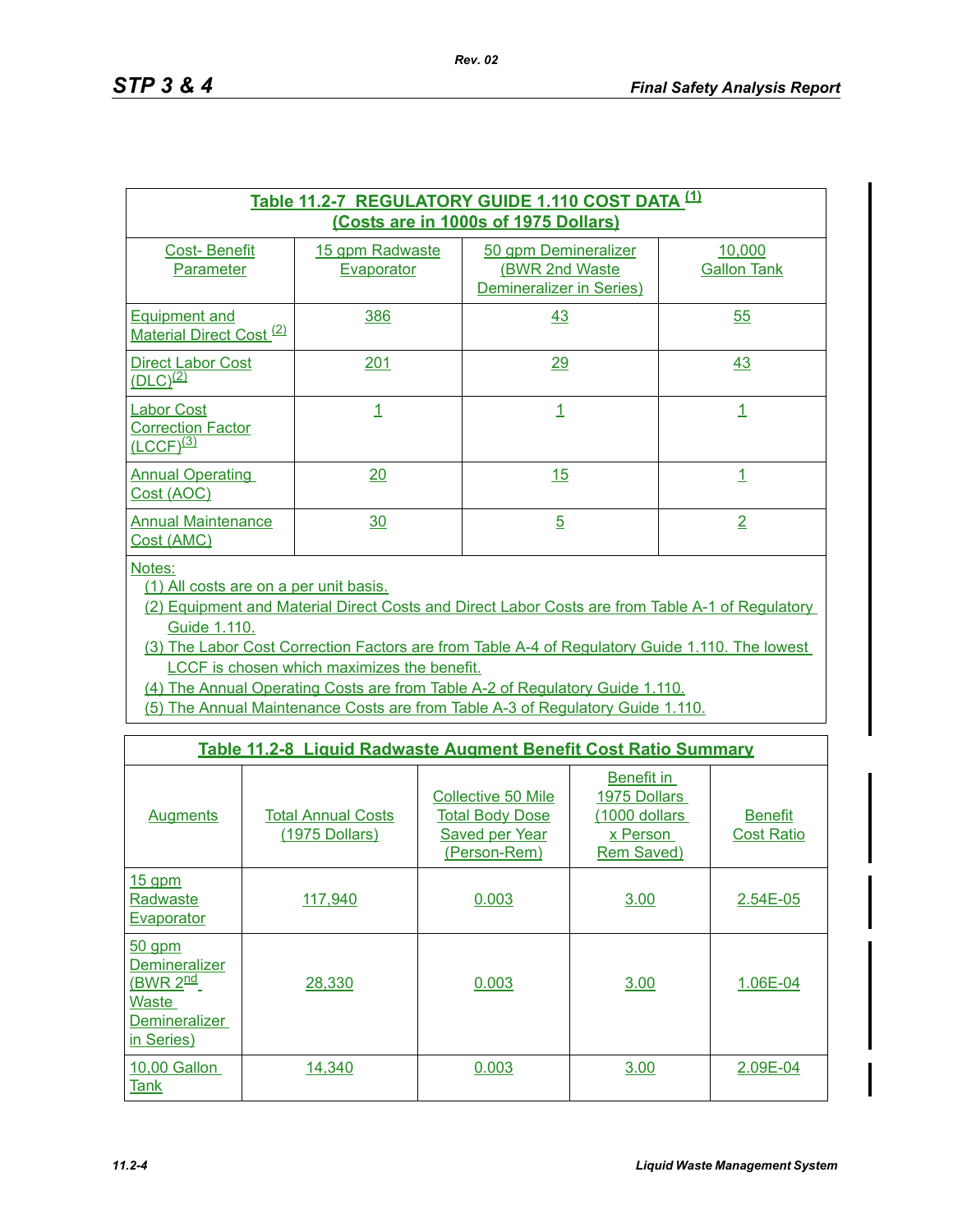Process and effluent radiological monitoring systems are described in Section 11.5.

The LWMS has no safety-related function. Failure of the system does not compromise any safety-related system or component nor does it prevent shutdown of the plant. No interface with the Class IE electrical system exists.

STP 3 & 4 is responsible, initially and subsequently, for the identification of mobile/portable LWMS connections that are considered non-radioactive, but later may become radioactive through interfaces with radioactive systems; i.e., a non-radioactive system becomes contaminated due to leakage, valving errors or other operating conditions in radioactive systems. STP 3 & 4 uses operating procedures to ensure the guidance and information in Inspection and Enforcement (IE) Bulletin 80-10 (May 6, 1980) is followed. The LWMS mobile systems are not connected to the potable or sanitary water system. All non-radioactive connections (e.g., makeup water for flushing, service air for sluicing process) to the radwaste system (including the mobile system) contain double isolation e.g., check valves and isolation valve to prevent cross contamination.

Subsection 11.2.1.2.4 addresses design requirements to minimize contamination of the facility and environment, facilitate decommissioning, and minimize the generation of radioactive waste, in compliance with 10 CFR 20.1406 including design requirements for connections that are considered non-radioactive, but later may become radioactive through interfaces with radioactive systems.

### **11.2.1.2.1 Quality Classification, Construction, and Testing Requirements**

The quality group classification, and corresponding codes and standards that apply to the design of the LWMS are discussed in FSAR Section 3.2.

The non-safety related SSC Quality Control Program for the LWMS is described in the STP 3 & 4 Quality Assurance Program description in section 17.5S.

### **11.2.1.2.2 Seismic Design**

The seismic category and corresponding codes and standards that apply to the design of the LWMS are discussed in FSAR Section 3.2.

### **11.2.1.2.3 Occupational Exposure**

Design features to minimize occupational exposure include:

- **Design of equipment for easier decontamination in order to reduce maintenance** time
- **Location of instruments requiring calibration in a central station outside of** equipment cells
- Arrangement of shield wall penetrations to avoid direct exposure to normally occupied areas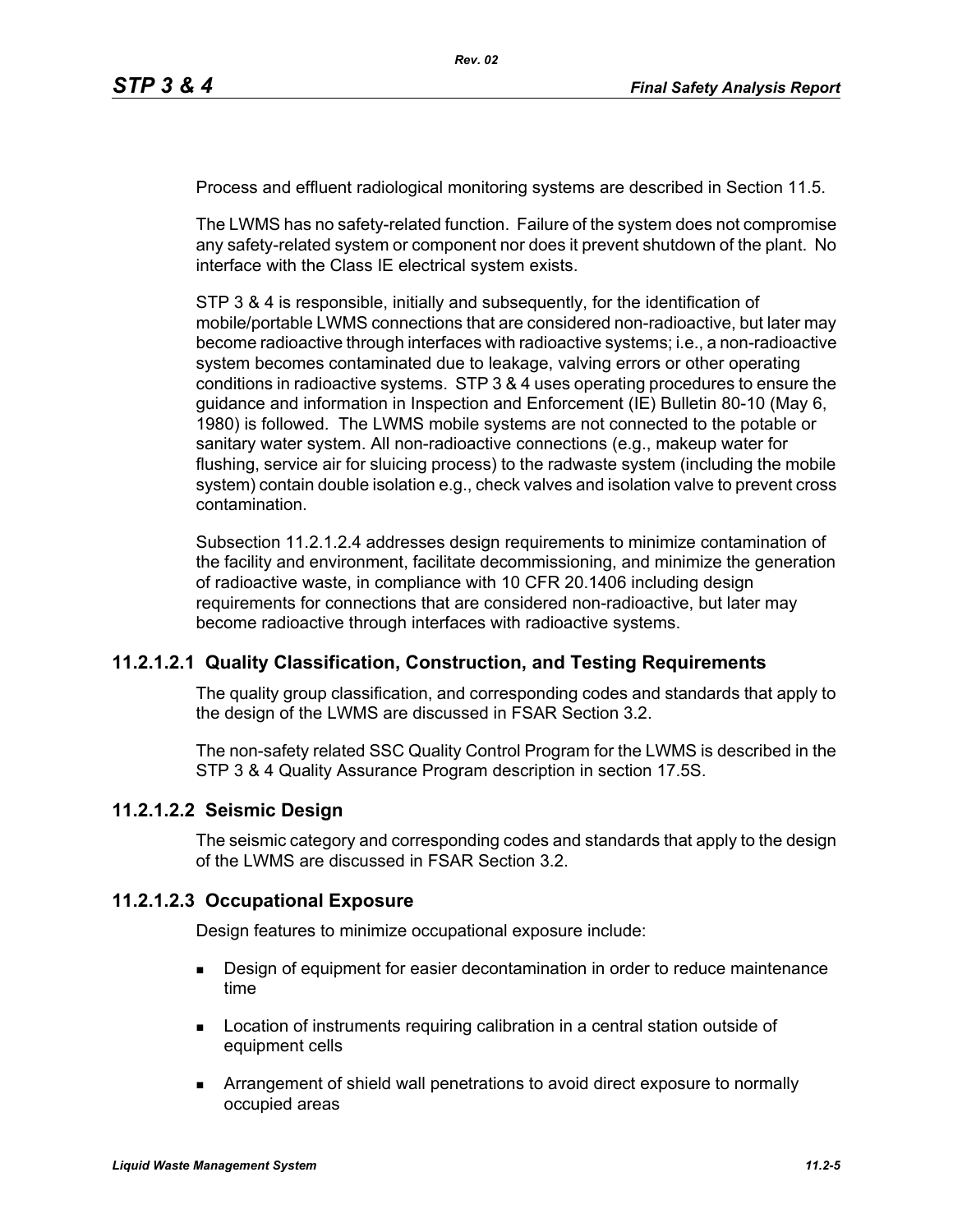- **Piping design to minimize crud traps and plateout (there are no socket welds in** contaminated piping systems)
- **Provision for remote pipe and equipment flushing**
- **Utilization of remote viewing and handling equipment as appropriate**
- A centralized sampling station to minimize exposure time
- **Controlled tank vents**

## **11.2.1.2.4 Minimization of Contamination and Radwaste Generation**

The LWMS radwaste system, including mobile units as applicable, is designed to minimize contamination of the facility and environment, facilitate decommissioning, and minimize the generation of radioactive waste, in compliance with 10 CFR 20.1406. The following radwaste system design features meet 10 CFR 20.1406 requirements:

- Leakage is controlled and collected to reduce contamination of building floors and interconnecting systems (by use of curbing, floor sloping to local drains, floor-tofloor seals over expansion joints, wall-to-floor joint seals, sheathed hoses, drip pans or containment boxes, backflow preventers, siphon breakers, self-sealing quick disconnects, etc.).
- **The radwaste system design minimizes embedding contaminated piping in** concrete, to the extent practicable.
- **Provisions are included to clean contaminated materials (e.g., system** components, equipment) and reuse resin beds when feasible.
- Mobile liquid radwaste treatment systems with interconnections to permanently installed radwaste system components include provisions that (i) avoid the contamination of nonradioactive systems, (ii) prevent uncontrolled and unmonitored releases of radioactive materials into the environment, and (iii) avoid connections with potable and sanitary water systems.
- **Pressure testing of temporary and flexible lines, system piping embedded in** concrete, and effluent discharge lines or piping buried in soils are performed in accordance with RG 1.143 guidance.
- Corrosion resistant properties of all system piping and valves associated with transfer lines to storage tanks and discharge piping in soils and concrete are included. The LWMS also includes features designed for early detection of leaks and spills (e.g., leak detection sumps and wells).

## **11.2.1.2.4.1 Minimization of Contamination to Facilitate Decommissioning**

Examples of the design features for operation that minimize contamination and facilitate decommissioning are as follows: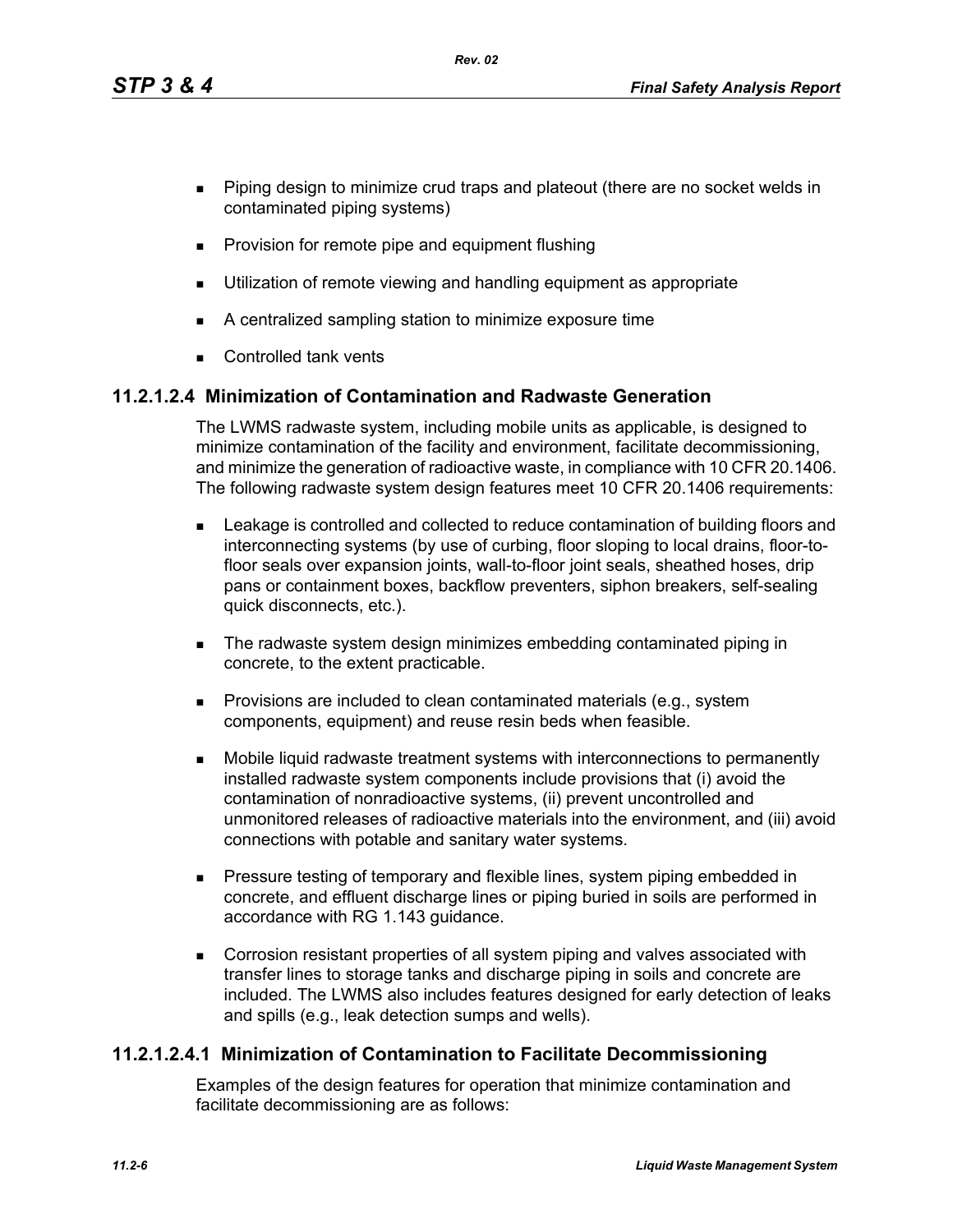- **Equipment design minimizes the buildup of radioactive material and facilitates** flushing of crud traps.
- **Equipment design contains provisions for draining, flushing, and decontamination** of the equipment and associated piping.
- In order to minimize leakage and releases of radioactive gases, pressure retaining components of process systems utilize welded construction to the maximum practicable extent. Flanged joints or suitable rapid disconnect fittings are used where maintenance or operational requirements clearly indicate that such construction is preferable. Pitching of lines is applied where possible to minimize the potential for entrapment of radioactive material.
- **Radwaste system connections including to the mobile system for the process of** radioactive liquid waste (including slurries and sludges) utilize welded construction to the maximum practicable extent.
- All non-radioactive connections (e.g., makeup water for flushing, service air for sluicing process) to the radwaste system (including the mobile system) contain double isolation e.g., check valves and isolation valve to prevent cross contamination of the radioactive system. The radwaste mobile systems are not connected to the potable or sanitary water system.
- All radwaste system components, piping and valves are constructed of corrosion resistant material compatible with the process fluid.
- Penetrations through outer walls of the radwaste building are sealed to prevent miscellaneous leaks to the environment.
- **Equipment vents, to the maximum extent possible, are piped directly to the** radwaste building HVAC system to prevent airborne contamination of the radwaste building.
- Appropriately sloped floors and floor drains are provided in areas where potential for a spill exists to limit the extent of contamination.
- **Provisions for epoxy-type or steel wall and floor coverings which provide smooth** surfaces to minimize contamination and facilitate decontamination.
- **Low conductivity and high conductivity sumps are stainless steel lined to reduce** crud buildup and to facilitate decontamination.
- Radwaste tanks containing radioactive liquids are located in shielded compartments. The tank compartments are designed to contain leakage and the postulated failure of a tank or pipe rupture as described in Subsection 11.2.2.5.
- Curbs, drip pans or thresholds with floor drains routed to the radwaste system are provided for pumps and mobile treatment systems. Leakage is prevented from entering unmonitored and non-radioactive systems and ductwork in the area.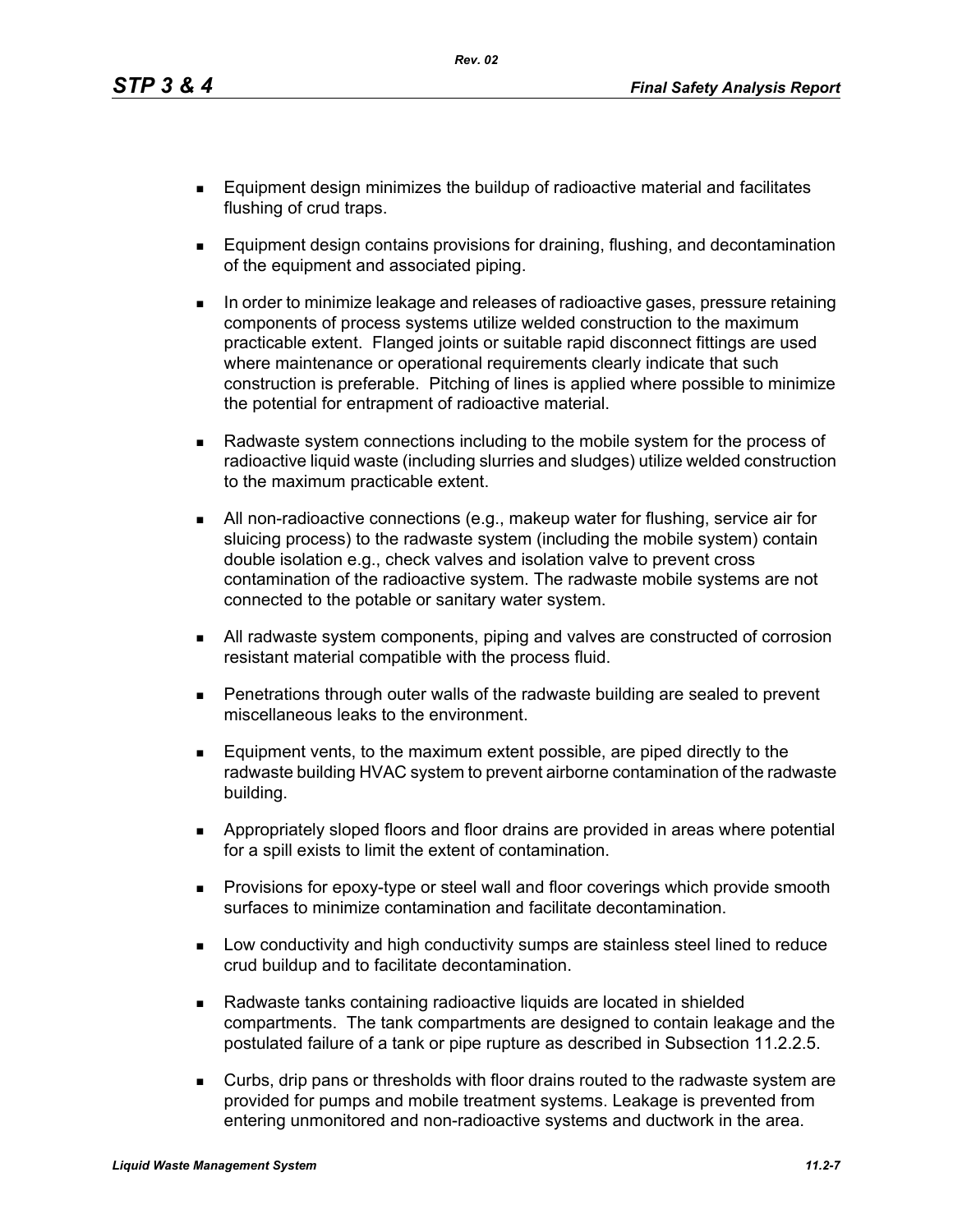- System controls provide interlocks to prevent spillage from potential operator errors as well as equipment failure and provisions to collect leakage from LWMS. Therefore, no single operator error or equipment malfunction (single failure) results in an uncontrolled release of radioactive material to the environment.
- **The LWMS provides one discharge line to the Main Coolant Reservoir (MCR) via** the circulating water system. Administrative control and radiation monitoring equipment are placed on this line to measure the activity discharged, to assure no unintended release, and to assure that specified limits are not exceeded. A high radiation signal from this monitor will close the discharge valve.

# **11.2.1.2.4.2 Minimization of Radioactive Waste Generation**

Examples of the design features to minimize the generation of radioactive waste include the following:

- **The LWMS is divided into four subsystems (low conductivity waste (LCW)** subsystem, high conductivity waste (HCW) subsystem, detergent waste subsystem, and chemical drain subsystem) which segregate the various types of liquid radwaste based on their composition and process requirements. The segregation is used to help provide the optimum water quality and radionuclide removal prior to recycle to the condensate storage tank or plant discharge. The segregation of the LWMS allows optimization of the LWMS treatment process and minimizes the generation of sludge and spent resin from the LWMS treatment. The sludge and spent resin generated from the radioactive material removed from the LWMS are transferred to the solid waste system for disposal.
- **The LWMS is designed with margin so that liquid waste should not be discharged** except as needed to maintain the plant water balance. The radwaste system is designed to maximize the recycling of water within the plant, which minimizes the releases of liquid to the environment. Maximizing recycling serves to minimize the potential for exposure of personnel in unrestricted areas from the liquid release pathway.
- Regeneration of the condensate demineralizers is not performed. Resin regeneration, produces a large volume of waste, every three to five days. The resin is replaced when necessary. Also, the filtration of condensate through high efficiency filters upstream of the condensate demineralizers reduces the amount of insoluble solids which come into contact with the resin.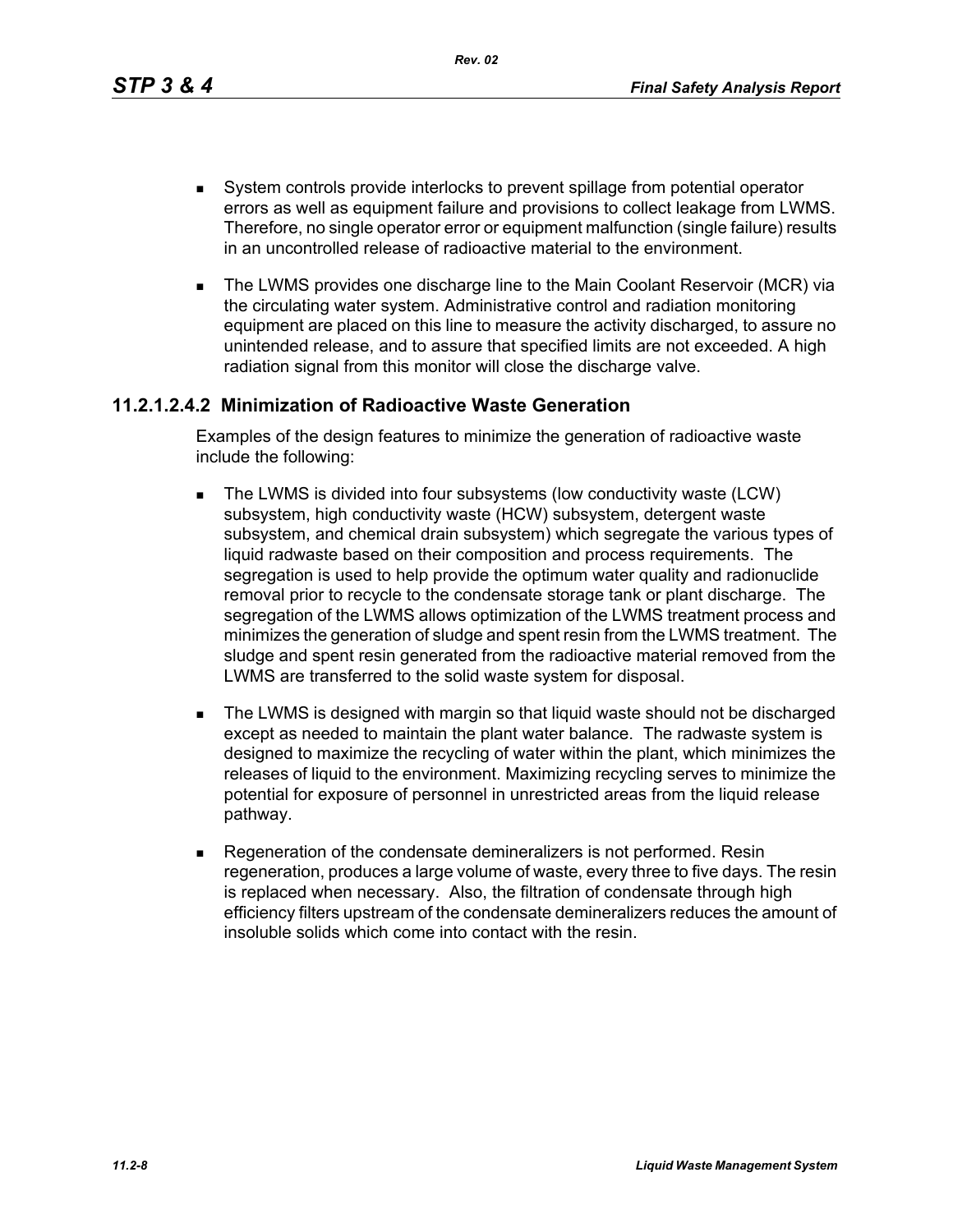## **11.2.2 System Description**

The LWMS collects, monitors, processes, stores, and disposes of potentially radioactive liquid waste collected throughout the plant.

The low and high conductivity drainage systems are described in Section 9.3.

Potentially radioactive liquid wastes are collected in tanks located in the radwaste building. System components are designed and arranged in shielded enclosures to minimize exposure to plant personnel during operation, inspection, and maintenance. Tanks, processing equipment, pumps, valves, and instruments that may contain radioactivity are located in controlled access areas.

The LWMS normally operates on a batch basis. In the event of liquid waste input surge, such as from refueling operations, including back to back refueling, the LWMS is operated on a continuous basis to support plant operation. Provisions for sampling at important process points are included. Protection against accidental discharge is provided by detection and alarm of abnormal conditions and by administrative controls.

The LWMS is divided into four subsystems, so that the liquid wastes from various sources can be segregated and processed separately, based on the most economical and efficient process for each specific type of impurity and chemical content. Crossconnections between subsystems provide additional flexibility in processing the wastes by alternate methods and provide redundancy if one subsystem is not operating.

The LWMS is designed to treat process liquids with radionuclide concentrations associated with the design basis fuel leakage and produce water suitable for recycling to the condensate storage tank. Operational and outage related water balance considerations occasionally may require the discharge of processed radioactive effluent from the sample tanks to the environment, in which case concentrations of radionuclides in the effluent will meet the requirements of 10 CFR 20. Radiation exposure to persons in unrestricted areas resulting from liquid waste discharged during normal operation and anticipated operational occurrences will be less than the values specified in 10 CFR 50, Appendix I. Liquid discharge to the MCR via the circulating water system can be initiated from only one sample tank at a time through a locked-closed valve that is under administrative control. The discharge sequence is initiated manually. No single error or failure will result in discharge to the MCR via the circulating water system. The LWMS provides one discharge line to the MCR via the circulating water system for the release of liquid. Radiation monitoring equipment is placed on this line to measure the activity discharged and to assure that specified limits are not exceeded. A high radiation signal from this monitor automatically closes the discharge valve. The discharge line is fed by either the hot shower drain (HSD) sample tank (a very low level radioactivity source) or one of the LCW or HCW sample tanks.

The LWMS consists of the following four process subsystems described in the following subsections.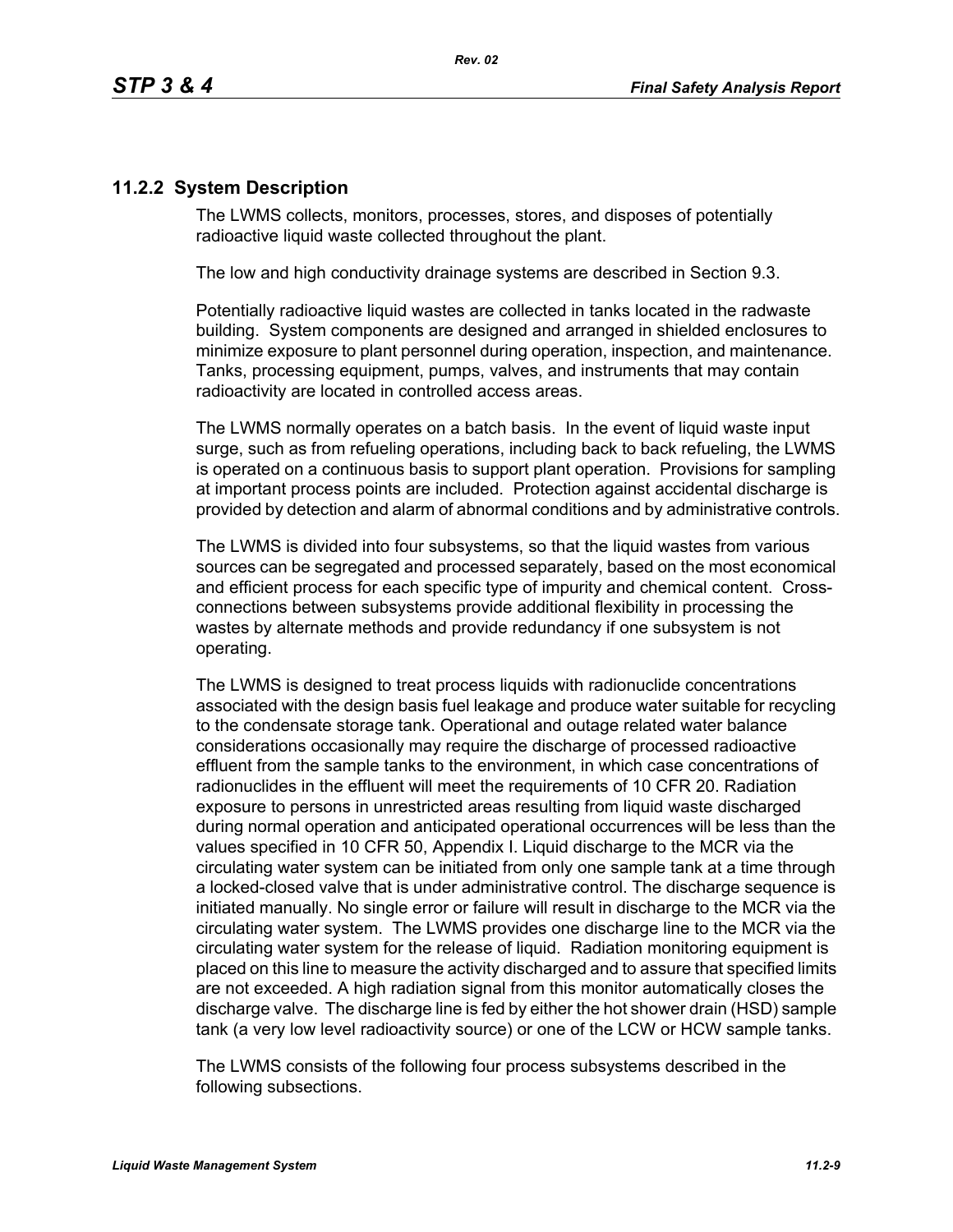## **11.2.2.1 Low Conductivity Subsystem**

The LCW collector tanks receive low conductivity inputs from various sources within the plant. These waste inputs have a high chemical purity and are processed on a batch basis. The low conductivity drain subsystem consists of four LCW collector tanks and pumps, a mobile based processing system (typically consisting of a collection of filtration systems (carbon and membrane filters), reverse osmosis system, deep-bed ion exchanger systems, and the associated piping, instrumentation and electrical systems as required), and two sample tanks and sample pumps.

The LCW collected in the LCW collector tanks is sampled and the treatment process is selected based on the chemical and radiological removal requirements. Provisions for bypassing processing units such as the charcoal filters, the reverse osmosis units and the polishing demineralizer are provided. The LCW (primarily equipment drains) processing based on the expected high purity water quality may not always need to include the charcoal filter and reverse osmosis units. These units provide redundant processing components for the HCW subsystem.

The LCW collector tanks influent header is cross-connected to the HCW collector tanks influent header such that either system can collect low conductivity waste and/or high conductivity waste. Cross-connections with the high conductivity waste subsystem allow processing of LCW through the mobile system for high conductivity waste treatment. Cross-collection and processing are not expected to be used during normal operations but infrequent operation during an outage when large quantity of radioactive liquid waste may be generated for processing in the LWMS.

A strainer or filter is provided downstream of the last ion exchanger in series to collect any resin fines that may be present due to the failure of the internal screen in the ion exchanger vessel.

The LCW sample tanks collect the process effluent, so that a sample may be taken for chemical and radioactivity analysis before discharging or recycling. The discharge path depends on the water quality, dilution stream availability and plant water inventory. Off-standard quality effluent can be recycled to LCW collector tanks. If the treatment effluent meets water quality standards and if the water inventory permits it to be recycled, the processed LCW effluent can be recycled to the condensate storage tank.

Filters are backwashed periodically to maintain their performance. Backwash waste from the membrane filters and rejects from reverse osmosis units are discharged to a liquid waste (LW) backwash receiving tank. Spent deep-bed ion exchanger resin is normally either discharged to the spent resin storage tank as slurry. Spent charcoal from the LWMS filter is normally packaged or sent directly into a liner or high integrity container (HIC) or transferred to the spent resin tank.

## **11.2.2.2 High Conductivity Subsystem**

The HCW collector tanks receive HCW inputs from various high conductivity drain sumps in the Reactor Building (RB), Turbine Building (TB), and Radwaste Building.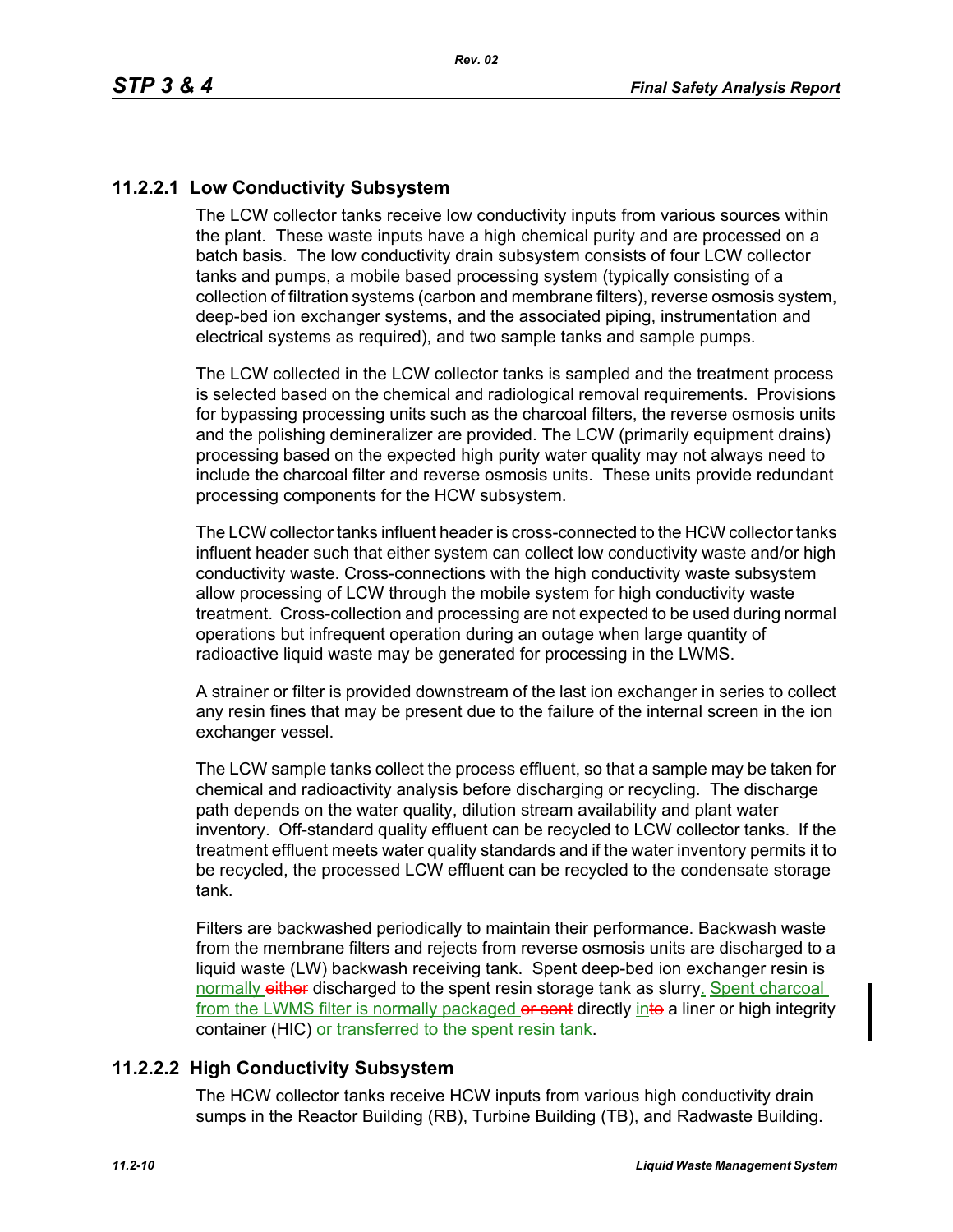The high conductivity drain collection tanks can also receive waste input from the chemical drain collection tank.

The high conductivity drain subsystem consists of three HCW collector tanks and pumps, a mobile based processing system, consisting of filtration systems (carbon and membrane filters), reverse osmosis system, deep-bed ion exchanger systems and the associated piping, instrumentation and electrical systems as required, and two sample tanks and sample pumps. The waste collected in the HCW collector tanks is processed on a batch basis.

Cross-connections with the LCW subsystem also allow for processing through that subsystem. The HCW collector tanks can be shared with the LCW subsystem to provide additional collection capacity.

A strainer or filter is provided downstream of the last ion exchanger in series to collect resin fines that may be present.

The HCW sample tanks collect the process effluent, so that a sample may be taken for chemical and radioactivity analysis before discharging or recycling. The discharge path depends on the water quality, dilution stream availability and plant water inventory. Off-standard quality effluent can be recycled to HCW collector tanks. If the treatment effluent meets water quality standards and if the water inventory permits it to be recycled, the processed HCW effluent can be recycled to the condensate storage tank.

Backwash waste from the membrane filters and rejects from reverse osmosis units are discharged to a LW backwash receiving tank. Spent deep-bed ion exchanger resin is discharged to one of the spent resin storage tanks in the radwaste building as slurry. Spent charcoal from the LWMS filter is normally packaged directly into a liner or transferred to the spent resin storage tank.

The capability exists to accept used condensate polishing resin in a spent resin storage tank. The used condensate polishing resin from the Condensate Purification System is transferred to the spent resin storage tank in the Radwaste Building prior to use in the deep-bed ion exchanger in the high conductivity waste subsystem.

### **11.2.2.3 Detergent Waste Subsystem**

Wastewater containing detergent from the controlled laundry and personnel decontamination facilities and decontamination wastewater from throughout the plant is collected in the hot shower drain (HSD) receiver tank. The detergent drain subsystem consists of one HSD receiver tank and two pumps, two inline strainers and associated piping, instrumentation and electrical systems as required, and one sample tank and sample pumps. The detergent waste treatment includes suspended solid removal processing. The treated waste is collected in a sample tank. A sample is taken and if discharge standards are met, then the waste is discharged off-site. Offstandard quality water can either be recycled for further processing to the HSD receiver tank or to a HCW collector tank in the receiving mode.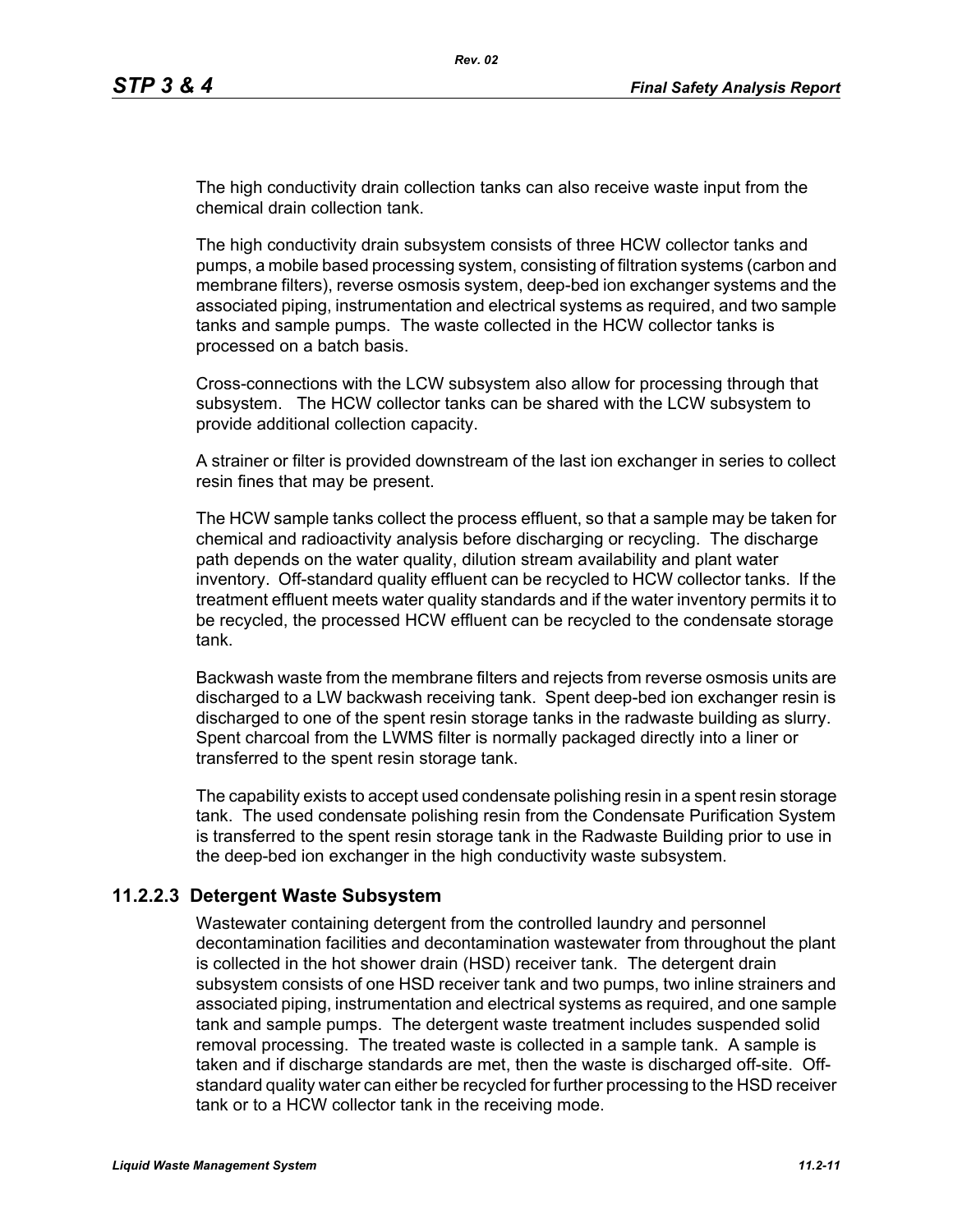## **11.2.2.4 Chemical Drain Subsystem**

The chemical waste collected in the chemical drain collection tank consists of laboratory wastes and decontamination solutions. After accumulating in the chemical drain collection tank, chemical drains are recirculated. A sample is then taken and if discharge standards are met, then the waste may be discharged off-site via the HSD receiving tank. Off-standard quality water is recycled for further processing to a HCW collector tank in the receiving mode. A cross-connection with the detergent drain subsystem is also provided.

## **11.2.2.5 Detailed System Component Description**

The LWMS consists of permanently installed tanks, pumps, pipes, valves, and instruments, and mobile systems for waste processing. Mobile systems provide an operational flexibility and maintainability to support plant operation. The major components of the LWMS are described in the following subsections.

### **11.2.2.5.1 Pumps**

The LWMS process pumps are constructed of materials in accordance with RG 1.143.

### **11.2.2.5.2 Tanks**

Tanks are sized to accommodate the expected volumes of waste generated in the upstream systems that feed waste into the LWMS for processing. The tanks are constructed of stainless steel to provide a low corrosion rate during normal operation. They are provided with mixing eductors and/or air spargers. The capability exists to sample LWMS collection and sample tanks. All permanently installed LWMS tanks are vented into the plant vent. The LWMS tanks are designed in accordance with the equipment codes listed in Table 11.2-1.

Atmospheric liquid radwaste tanks are provided with an overflow connection at least the size of the largest inlet connection. The overflow is connected below the tank vent and above the high-level alarm instrument location. Each collection tank room is designed to contain the maximum liquid inventory in the event that the tank ruptures. Each collection tank compartment is designed to contain the maximum liquid inventory in the event that the tank ruptures. Each collection tank compartment is stainless steellined up to a height equivalent to the tank capacity in the room as described in Subsection 15.7.3.1.

### **11.2.2.5.3 LWMS Mobile Systems for LCW and HCW processing**

The radwaste treatment systems include modular mobile system skids that are designed to be readily replaced during the life of the plant. The mobile system is a skid-mounted design configured for ease of installation and process reconfiguration. In-plant supply and return connections from permanently installed equipment to the mobile system are provided to ensure operational flexibility.

LWMS mobile systems consist of equipment modules, complete with subcomponents, piping and instrumentation and controls necessary to operate the subsystem. Components are in module(s) designed for ease of installation and replacement due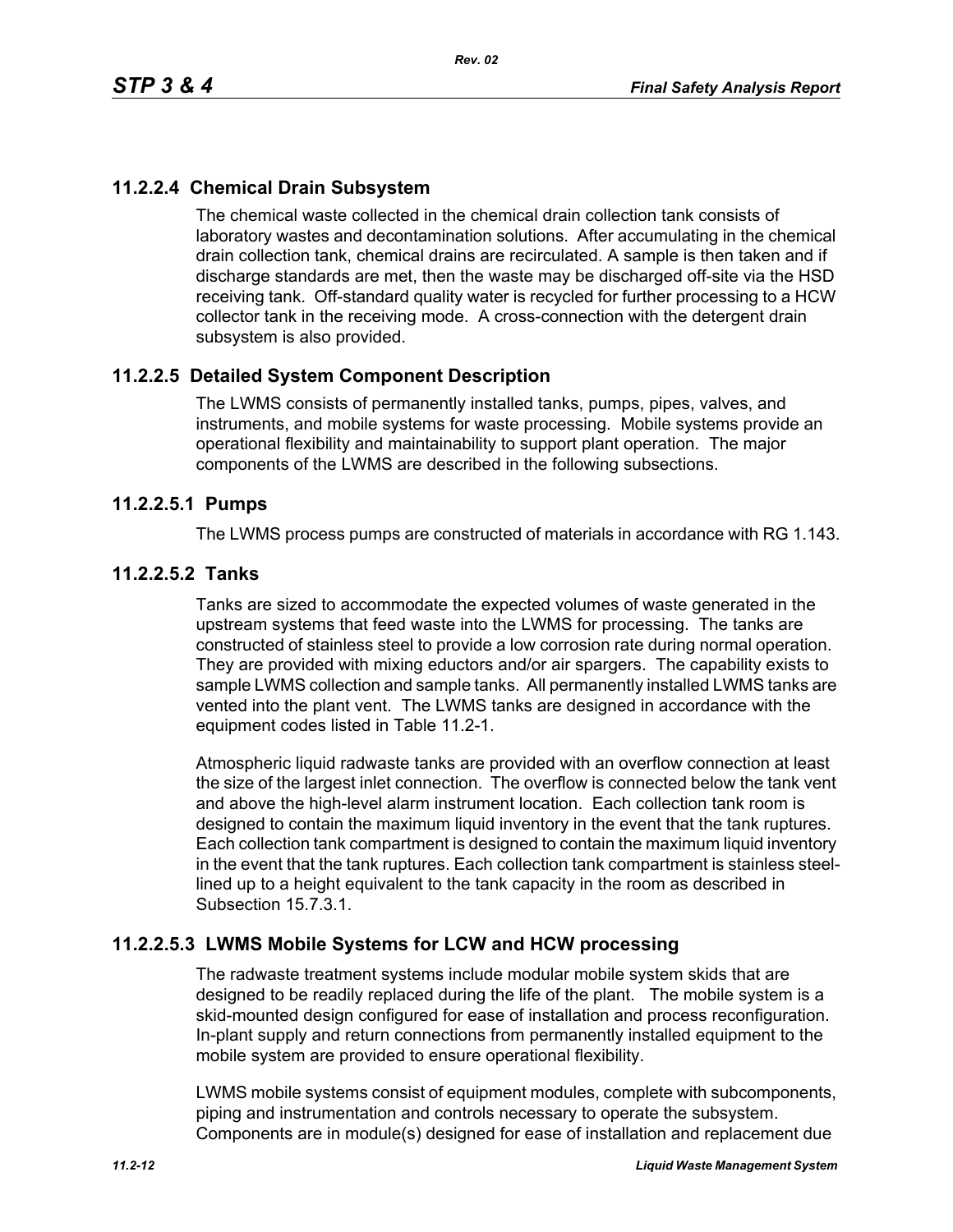to component failure and/or technology upgrade. The modules include the shielding required between the radiation sources of the modules and access and service areas in the Radwaste Building. The modules are permanently installed in the Radwaste Building.

The LWMS mobile systems are located in the Liquid Waste Treatment System bay area of the radwaste building to allow truck access and mobile system skid loading and unloading. Modular shield walls are provided to allow shield walls to be constructed, as necessary, to minimize exposure to personnel during operation and routine maintenance.

The LCW and HCW mobile systems are two separate mobile systems. The LCW and HCW mobile systems are utilized to process the waste collected in the LCW Collector Tanks and HCW Collector Tanks. Each mobile system can utilize a combination of a charcoal filtration unit for removing organics and a membrane filtration unit for removing suspended solids, a reverse osmosis system (RO) for removing ionic impurities, and deep-bed ion exchangers for filter demineralizers for polishing.

The low conductivity drain is processed through the membrane filtration system to remove suspended solids and then processed through the ion exchangers to remove soluble impurities. Fine mesh strainers with flushing connections are provided in the ion exchange vessel discharge and in the downstream piping to prevent resin fines from being carried over to the sampling tanks.

The HCW collector tank content can be processed through a charcoal filter to remove any organics and oils and large particulates that may be present. It is then processed through a membrane type filter for the removal of suspended solids. The filtrate is processed through RO units using membranes that are made of a semi-permeable material for the removal of any remaining solids and ionic impurities. When pressure is applied to the feed side of the membrane, the solution passes through the membrane (permeates) and the solids and other impermeable wastes are rejected. The rejected solids and ionic impurities are collected in the LW backwash receiving tank and the final permeate is polished by deep-bed ion exchangers or filter demineralizers to produce treated water with condensate water quality standards. Fine mesh strainers with flushing connections are provided in the ion exchange vessel discharge and in the downstream piping to prevent resin fines from being carried over to the sampling tanks.

Backwash operation for charcoal filters and membrane filters is performed when the differential pressure across the filter exceeds a preset limit. Membrane filters backwash waste is discharged to the LW backwash receiving tank. Spent organic removal media is packaged directly into a liner or to the spent resin storage tank when the differential pressure exceeds a preset limit or waste quality of the effluent from the unit exceeds a preset value. Exhausted ion exchange resins may be sluiced to the spent resin storage tank or directed to a liner or high integrity container (HIC) when some chosen effluent purity parameter (such as conductivity) exceeds a preset limit or upon high differential pressure. Spent charcoal from the LWMS filter is normally packaged directly in a liner or HIC or transferred to the spent risen tank.

П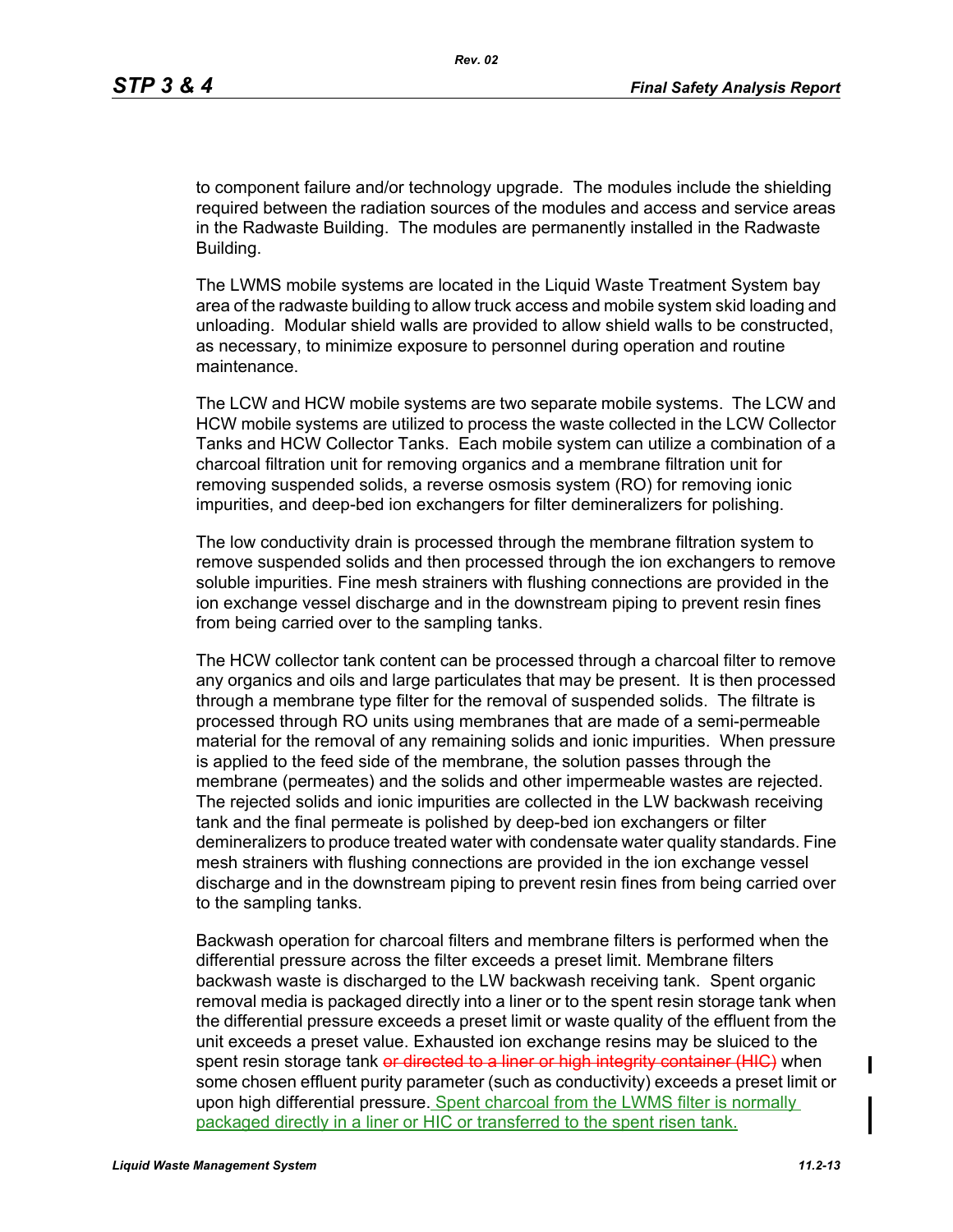## **11.2.3 Estimated Releases**

During liquid processing by the LWMS, radioactive contaminants are removed and the bulk of the liquid is purified and either returned to the condensate storage tank or discharged to the environment. The radioactivity removed from the liquid waste is concentrated on the filter media, ion exchange resins and in the reject water from the RO units. The decontamination factors (DFs) that are listed in Table 11.2-5 are in accordance with NUREG-0016 and are conservative values. The filter media, reverse osmosis rejects and ion exchange resins are sent to the Solid Waste Management System (SWMS) for further processing. If the liquid meets the purity requirements it is returned to the plant for condensate makeup. If the liquid is discharged, the activity concentration is consistent with the discharge criteria of 10 CFR 20 and dose commitment in 10 CFR 50, Appendix I.

The parameters and assumptions used to calculate releases of radioactive materials in liquid effluents and their bases are provided in Section 12.2.2.5. The LWMS design ensures that calculated individual doses from the release of radioactive liquid effluents during normal operation and anticipated operational occurrence is less than 0.03 mSv (3 mrem) to the whole body and 0.1 mSv (10 mrem) to any organ.

Expected releases of radioactive materials by radionuclides in liquid effluents resulting from normal operation, including anticipated operational occurrences, and from design basis fuel leakage are provided in Section 12.2.2.5.

An assessment of potential radiological liquid releases following a postulated failure of a LWMS tank and its components in accordance with SRP 15.7.3 is provided in Subsection 15.7.3.

A tabulation of the releases by radionuclides can be found in Table 12.2-22, Section 12.2.2.5. The tabulation is for the total system and for each subsystem and includes indication of the effluent concentrations. The calculated concentrations in the effluents are within the concentration limits of 10 CFR 20; the doses resulting from the effluents are within the numerical design objectives of Appendix I to 10 CFR 50 and the dose limits of 10 CFR 20 as set forth in Section 12.2.2.4.

### **11.2.3.1 Release Points**

The release points for liquid discharge to the environment are the discharge of the effluent from the LCW sample tanks or HCW sample tanks or the hot shower drain sample tank as indicated on the process diagram (Figure 11.2-1) and the P&ID (Figure 11.2-2, Sheet 12).

### **11.2.3.2 Dilution Factors**

Refer to Table 12.2-23 for dilution factors used in evaluating the release of liquid effluents.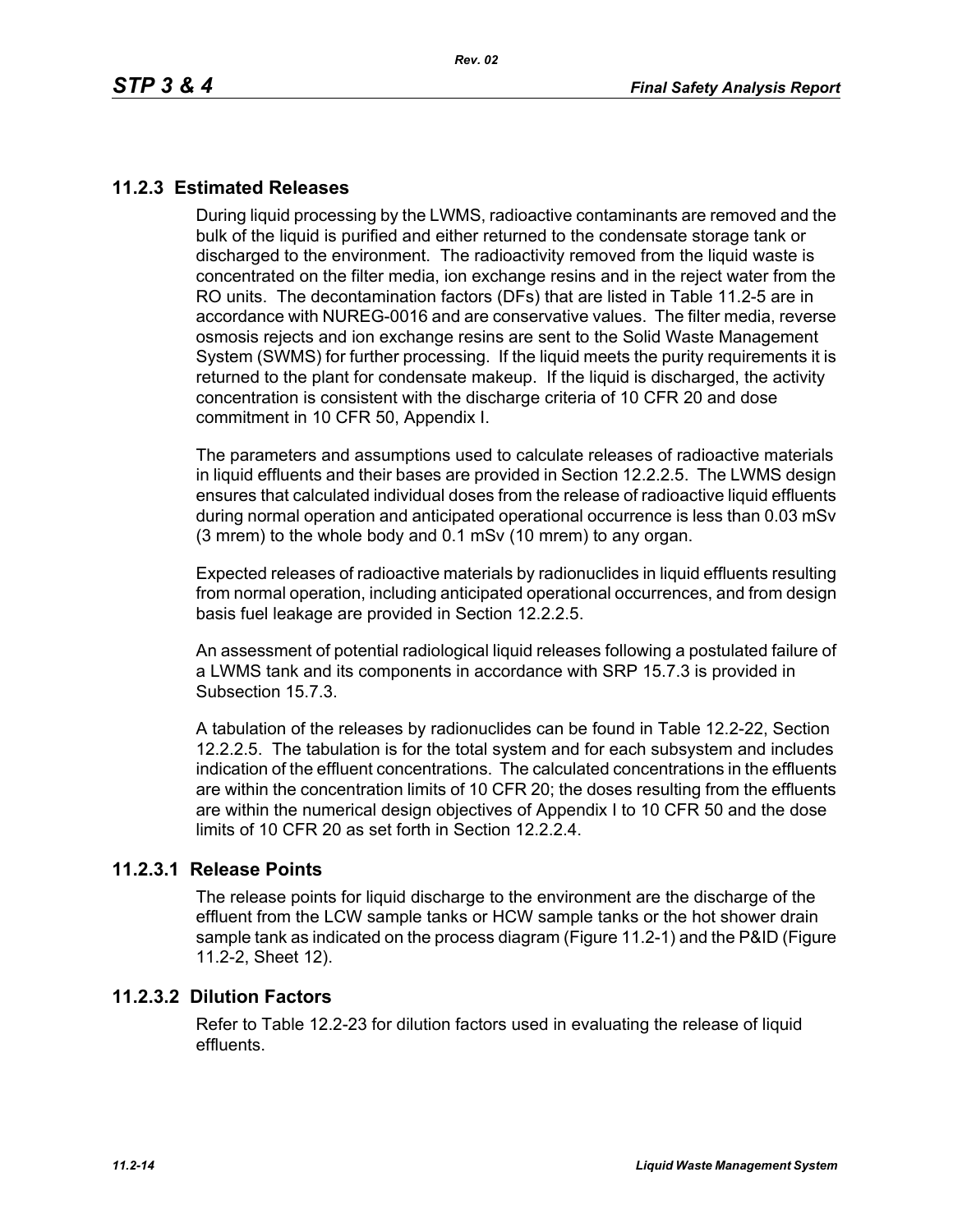## **11.2.4 Tank Resistance to Vacuum Collapse**

LWMS is designed to operate at atmospheric and greater than atmospheric pressures. Tanks are vented to the atmosphere via the heating, ventilation and air conditioning (HVAC) System. No condensing vapors are housed that could create a vacuum. Therefore, no adverse vacuum conditions are expected.

## **11.2.5 Plant-Specific Liquid Radwaste Information**

- *(1)* STP 3 & 4 complies with Appendix I to 10 CFR 50 and the guidelines given in ANSI Std. N13.1, "Guide to Sampling Airborne Radioactive Materials in Nuclear Facilities" (Reference 11.2-3), Regulatory Guide (RG) 1.21, "Measuring and Reporting Radioactivity in Solid Wastes and Releases of Radioactive Materials in Liquid and Gaseous Effluents from Light-Water-Cooled Nuclear Power Plants," and RG 4.15, "Quality Assurance for Radiological Monitoring Programs (Normal Operation)—Effluent Streams and the Environment," as described in Section 12.2.2.4.
- *(2)* A radiation monitor in the discharge line automatically terminates liquid waste discharges from the sample tanks in the LCW, HCW or detergent waste subsystem if radiation measurements exceed a predetermined level set to meet 10 CFR 20, Sections 1001 - 2402, Appendix B, Table 2, Column 2 for the applicable subsystem is provided as described in Section 11.5.
- *(3)* The Offsite Dose Calculation Manual (ODCM) provides specific administrative controls and liquid effluent source terms to limit the liquid wastes to 3700 MBq/yr (excluding tritium). This will be implemented per the schedule in Table 13.4S-1.
- *(4)* The Process and Effluent Monitoring and Sampling Program has specific procedures to comply with 10 CFR 50 (Appendix I) Sections II and III.
- *(5)* The ODCM has administrative controls to limit the instantaneous discharge concentrations of the radionuclides in liquid effluents to an unrestricted area to within 10 times the limits in 10 CFR 20, Appendix B, Table 2, Column 2.
- *(6)* The non-safety related SSC Quality Control Program for the LWMS is described in the STP 3 & 4 Quality Assurance Program description in section 17.5S.

## **11.2.6 Testing and Inspection Requirements**

The LWMS is tested during the preoperational test program as discussed in Section 14.2.12.1.75. In addition to hydrostatic testing of the LWMS, the pumps and mobile systems are performance tested to demonstrate conformance with design flows and process capabilities. An integrity test is performed on the system upon completion.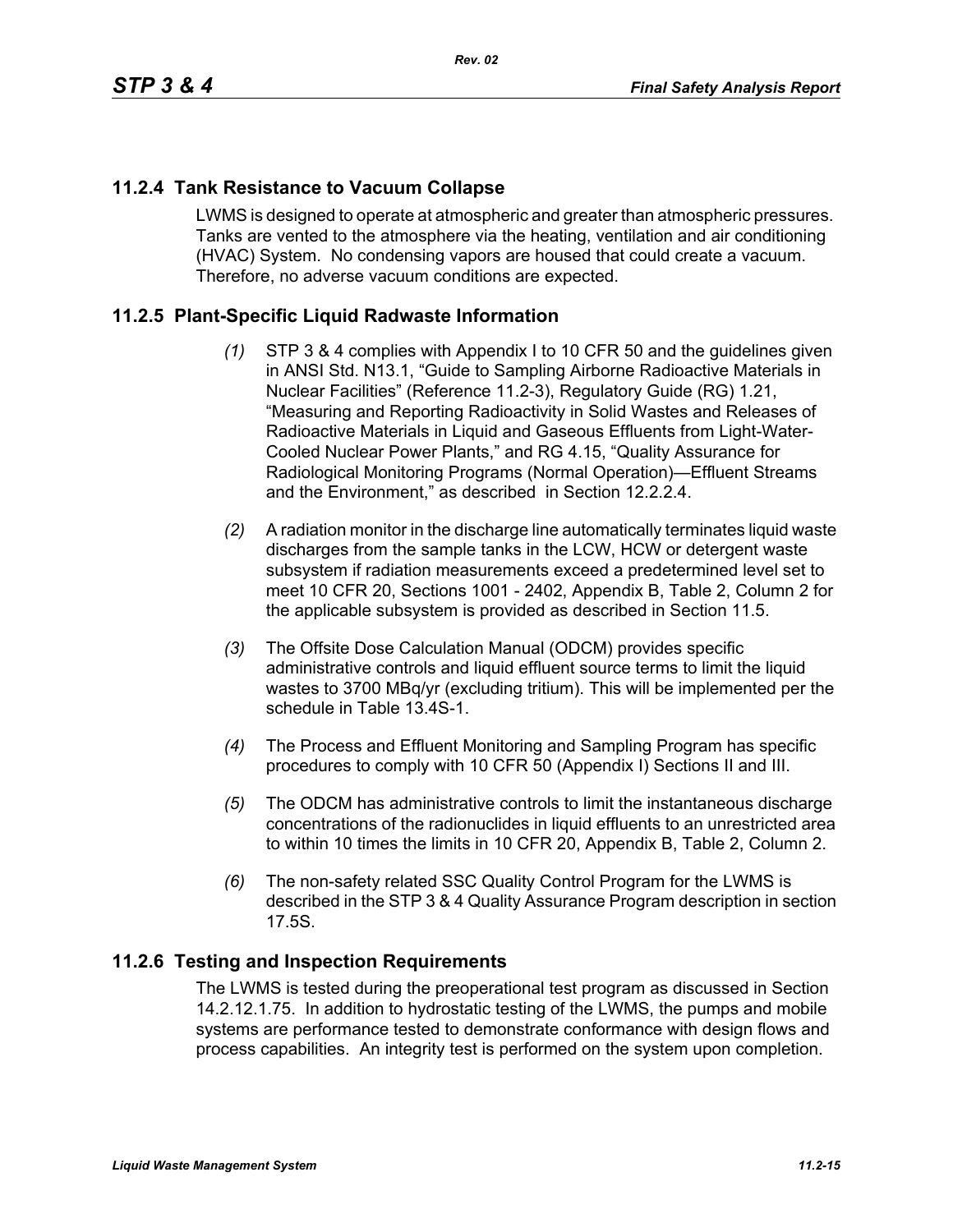Provisions are made for periodic inspection of major components to ensure capability and integrity of the systems. Display devices are provided to indicate parameters (such as tank levels and process radiation levels) required in routine testing and inspection.

### **11.2.7 Instrumentation Requirements**

The LWMS is operated and monitored from the Radwaste Building Control Room (RWBCR). Major system parameters, i.e., tank levels, process flow rates, filter and ion exchanger differential pressure, ion exchanger effluent conductivity, etc., are indicated and alarmed to provide operational information and performance assessment. A continuous radiation detector, as described in Section 11.5, is provided to monitor the discharge of radioactivity to the environment. Priority system alarms (such as tank levels and process radiation levels) are repeated in the main control room.

Requirements for sampling are set forth in Subsection 9.3.2.

#### **11.2.8 References**

- 11.2-1 EPRI Technical Report 1013503, Program on Technology Innovation: Technical Support for GE Economic Simplified Boiling Water Reactor (ESBWR)-Radwaste System Design, Final Report, November 2006.
- 11.2-2 ANSI 55.6 –July 16, 1993, American National Standard for Liquid Radioactive Waste Processing System for Light Water Reactor Plants.
- 11.2-3 ANSI Std. N13.1, Guide to Sampling Airborne Radioactive Materials in Nuclear Facilities.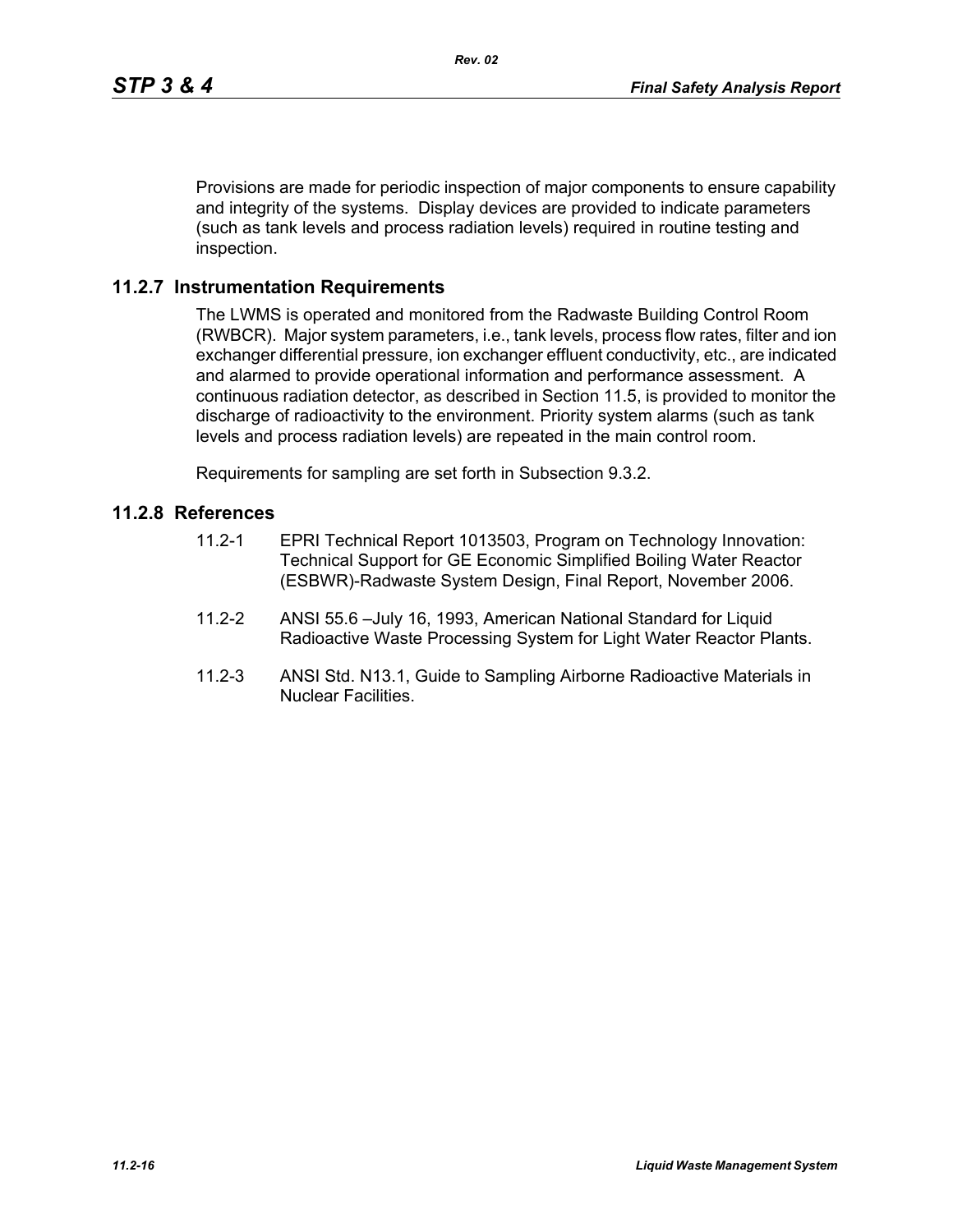|                       | Design and               |                          |                  | <b>Inspection and</b>    |
|-----------------------|--------------------------|--------------------------|------------------|--------------------------|
| Component             | <b>Construction</b>      | Materials <sup>1</sup>   | Welding          | <b>Testing</b>           |
| Pressure              | <b>ASME Code-Section</b> | <b>ASME Code Section</b> | <b>ASME Code</b> | <b>ASME Code Section</b> |
| Vessels and           | VIII, Div. 1 or Div. 2   | Ш                        | Section IX       | VIII, Div. 1 or Div.2    |
| Tanks                 |                          |                          |                  |                          |
| $($ >15 psig)         |                          |                          |                  |                          |
| Atmospheric           | <b>API 650</b>           | <b>ASME Code</b>         | <b>ASME Code</b> | <b>API 650</b>           |
| <b>Tanks</b>          |                          | Section II               | Section IX       |                          |
| $0-15$ psig           | <b>API 620</b>           | <b>ASME Code Section</b> | <b>ASME Code</b> | <b>API 620</b>           |
| Tanks                 |                          | Ш                        | Section IX       |                          |
| Heat                  | TEMA STD, 8th            | <b>ASTM B359-98 or</b>   | <b>ASME Code</b> | <b>ASME Code</b>         |
| Exchangers            | Edition; ASME            | <b>ASME Code Section</b> | Section IX       | Section VIII, Div. 1     |
|                       | Code BPVC Section        | Ш                        |                  | or Div. 2                |
|                       | VIII, Div. 1 or Div. 2   |                          |                  |                          |
| Piping and            | ANSI/ASME                | <b>ASME Code</b>         | <b>ASME Code</b> | ANSI/ASME B31.3          |
| Valves                | $B31.3^{4,5}$            | Section II <sup>6</sup>  | Section IX       |                          |
| Pumps                 | API 610; API 674;        | <b>ASTM A571-84</b>      | <b>ASME Code</b> | ASME Code <sup>2</sup>   |
|                       | API 675; ASME            | (1997) or                | Section IX       | Section III, Class 3     |
|                       | Section VIII, Div.1 or   | <b>ASME Code Section</b> |                  |                          |
|                       | Div.2                    | Ш                        |                  |                          |
| Flexible              | <b>ANSI/ANS-40.37</b>    | <b>ANSI/ANS-40.37</b>    | ANSI/ANS-40.37   | <b>ANSI/ANS-40.37</b>    |
| Hoses and             |                          |                          |                  |                          |
| Hose                  |                          |                          |                  |                          |
| Connections           |                          |                          |                  |                          |
| for MRWP <sup>3</sup> |                          |                          |                  |                          |

## **Table 11.2-1 Equipment Codes for Radwaste Equipment (from Table 1, RG 1.143, Rev. 2)**

- 1. Manufacturer's material certificates of compliance with material specifications may be provided in lieu of certified material test reports as discussed in Regulatory Position 1.1.2 of Regulatory Guide 1.143.
- 2. ASME Code stamp, material traceability, and the quality assurance criteria of ASME BPVC, Section III, Div.1, Article NCA are not required. Hence, these components are not classified as ASME Code Section III, Class 3.
- 3. Flexible hoses are used in conjunction with Mobile Radwaste Processing Systems (MRWP).
- 4. Class RW-IIa and RW-IIb Piping Systems are to be designed as category "M" systems.
- 5. Classes RW-IIa, RW-IIb and RW-IIc are discussed in Regulatory Position 5 of Regulatory Guide 1.143.
- 6. ASME BPVC Section II required for Pressure Retaining Components.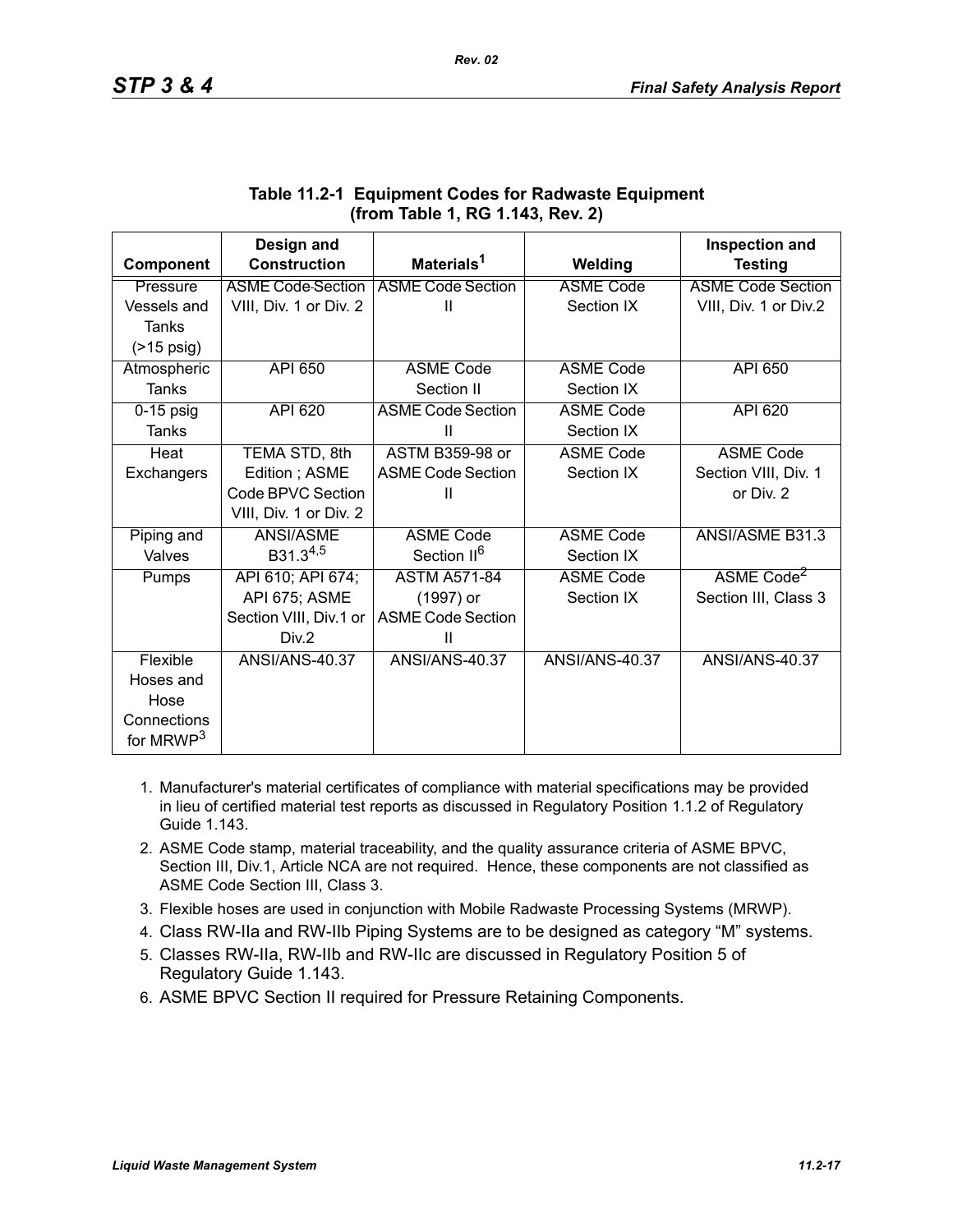| <b>System</b>               | <b>Design</b><br><b>Accident</b><br><b>Volume</b><br>Primary<br>Loop<br>Leakage<br>(m <sup>3</sup> )<br>$(1$ day<br>only) <sup>(a)(e)</sup> | <b>Refueling</b><br>/ Plant<br><b>Startup</b><br><b>Max</b><br>Influent<br>(m <sup>3</sup> )<br>$(1$ day<br>only) (a)(e) | <b>Normal</b><br>Influent<br>per<br>day <sup>(a)</sup><br>$\overline{m}^3$ | <b>Process</b><br>Rate <sup>(b)</sup><br>$(m^3/hr)$ | <b>Max</b><br><b>Process</b><br>Capacity<br>$(m^3/yr)^{(c)(d)}$<br>$(1$ day<br>only) | Normal<br><b>Process</b><br>Capacity<br>(4hrs/day,<br>5days/wk)<br>$(m^3/yr)^{(c)(d)}$ | <b>Maximum</b><br><b>Fraction</b><br>of<br>Capacity<br><b>Utilized</b> | <b>Normal</b><br><b>Fraction</b><br>of<br>Capacit<br>$\mathbf v$<br><b>Utilized</b> | <b>Storage</b><br>Holdup<br><b>Tank</b><br><b>Designation</b> | Capacit<br>$y$ <sub>(m<sup>3</sup>)<sup>(f)</sup></sub> | <b>Tank</b><br>Holdup<br>for Max<br>Influent<br>(days) <sup>(g</sup> | <b>Tank</b><br>Holdup<br>for<br>Normal<br>Influent<br>(days) <sup>(g</sup> | Redundan<br>t Process<br><b>System</b> |
|-----------------------------|---------------------------------------------------------------------------------------------------------------------------------------------|--------------------------------------------------------------------------------------------------------------------------|----------------------------------------------------------------------------|-----------------------------------------------------|--------------------------------------------------------------------------------------|----------------------------------------------------------------------------------------|------------------------------------------------------------------------|-------------------------------------------------------------------------------------|---------------------------------------------------------------|---------------------------------------------------------|----------------------------------------------------------------------|----------------------------------------------------------------------------|----------------------------------------|
| <b>LCW</b>                  | 215                                                                                                                                         | 615                                                                                                                      | 55                                                                         | 34                                                  | 652.8<br>654.12                                                                      | $2.83E + 04$                                                                           | 0.94                                                                   | 0.71                                                                                | LCW<br>Collector<br>Tanks (4)                                 | 560                                                     | 0.91                                                                 | 10.18                                                                      | <b>HCW</b>                             |
|                             |                                                                                                                                             |                                                                                                                          |                                                                            |                                                     |                                                                                      |                                                                                        |                                                                        |                                                                                     | <b>LCW</b> Sample<br>Tanks (2)                                | 280                                                     | 0.46                                                                 | 5.09                                                                       |                                        |
| <b>HCW</b>                  | 65                                                                                                                                          | 65                                                                                                                       | 15                                                                         | 34                                                  | 652.8<br>654.12                                                                      | $2.83E + 04$                                                                           | 0.10                                                                   | 0.19                                                                                | <b>HCW</b><br>Collector<br>Tanks (3)                          | 420                                                     | 6.46                                                                 | 28.00                                                                      | <b>LCW</b>                             |
|                             |                                                                                                                                             |                                                                                                                          |                                                                            |                                                     |                                                                                      |                                                                                        |                                                                        |                                                                                     | <b>HCW</b><br>Sample<br>Tanks (2)                             | 280                                                     | 4.31                                                                 | 18.67                                                                      |                                        |
| <b>HSD</b>                  | N/A                                                                                                                                         | 12                                                                                                                       | $\overline{4}$                                                             | 34                                                  | 652.8<br>654.12                                                                      | $2.83E + 04$                                                                           | 0.02                                                                   | 0.05                                                                                | <b>HSD</b><br>Receiver<br>Tank                                | 30                                                      | 2.50                                                                 | 7.50                                                                       | <b>HCW</b>                             |
|                             |                                                                                                                                             |                                                                                                                          |                                                                            |                                                     |                                                                                      |                                                                                        |                                                                        |                                                                                     | <b>HSD</b> Sample<br>Tank                                     | 30                                                      | 2.50                                                                 | 7.50                                                                       |                                        |
| <b>CHEM</b><br><b>DRAIN</b> | N/A                                                                                                                                         | $\overline{2}$                                                                                                           | $\overline{2}$                                                             | 4                                                   | 192.0 76.80                                                                          | 8.32E+03<br>3.33E+03                                                                   | $0.01 + 0.03$                                                          | 0.09<br>0.22                                                                        | Chem. Drain<br>Collection<br>Tank                             | $\overline{4}$                                          | 2.00                                                                 | 2.00                                                                       | HCW, HSD                               |

*11.2-18*

*Rev. 02*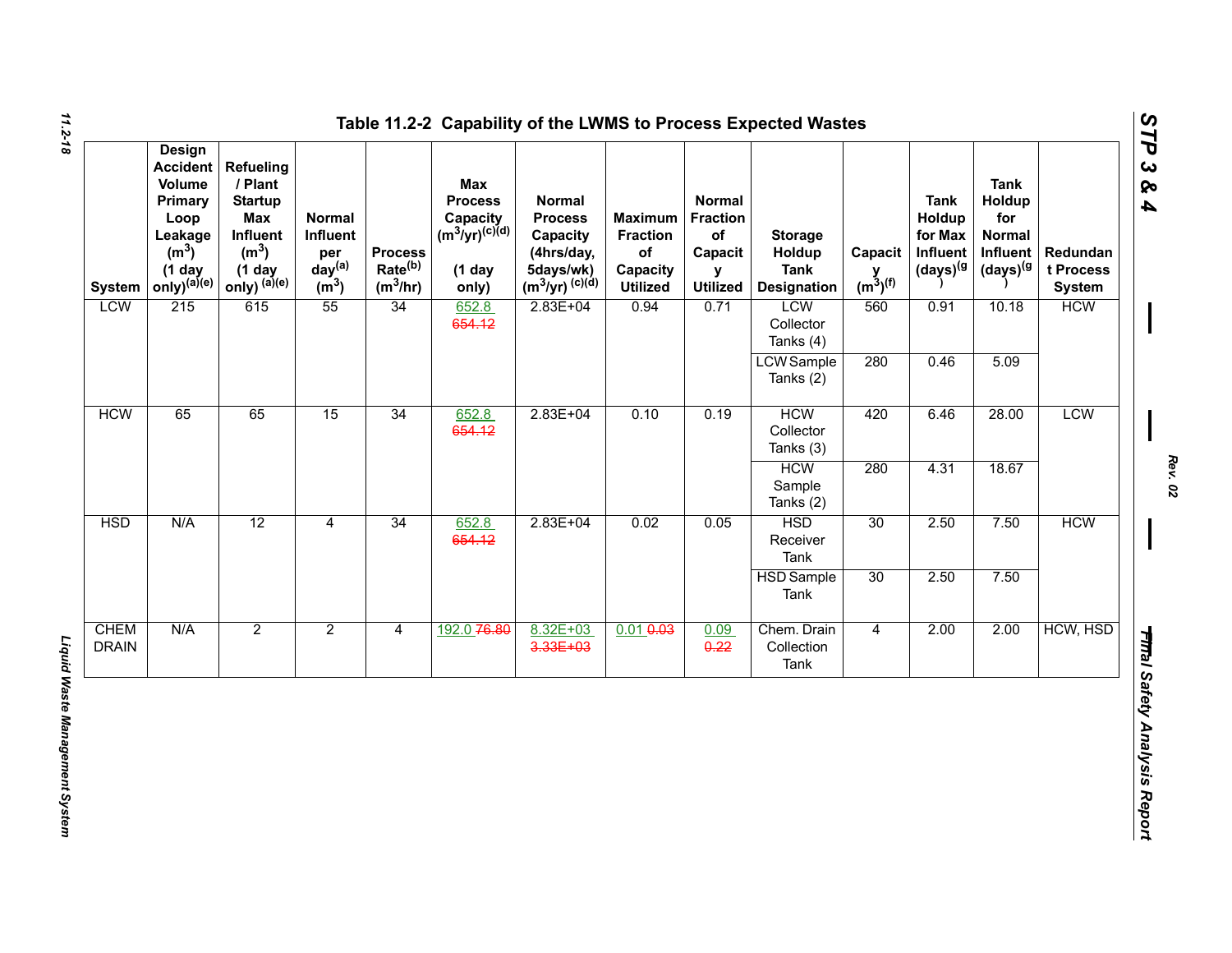- 
- 
- 
- 
- 
- 
- 

Notes:<br>
(a) ABWR DCD Table 11.2-2.<br>
(b) Process Rate - see Process Flow Diagram, Figure 11.2-1 Radwaste system PFD Sheets 1 of 2 and 2 of 2.<br>
(c) HCW and LCW mobile units include filters, reverse osmosis ion exchangers wit

*Rev. 02*

*STP 3 & 4*

11.2-19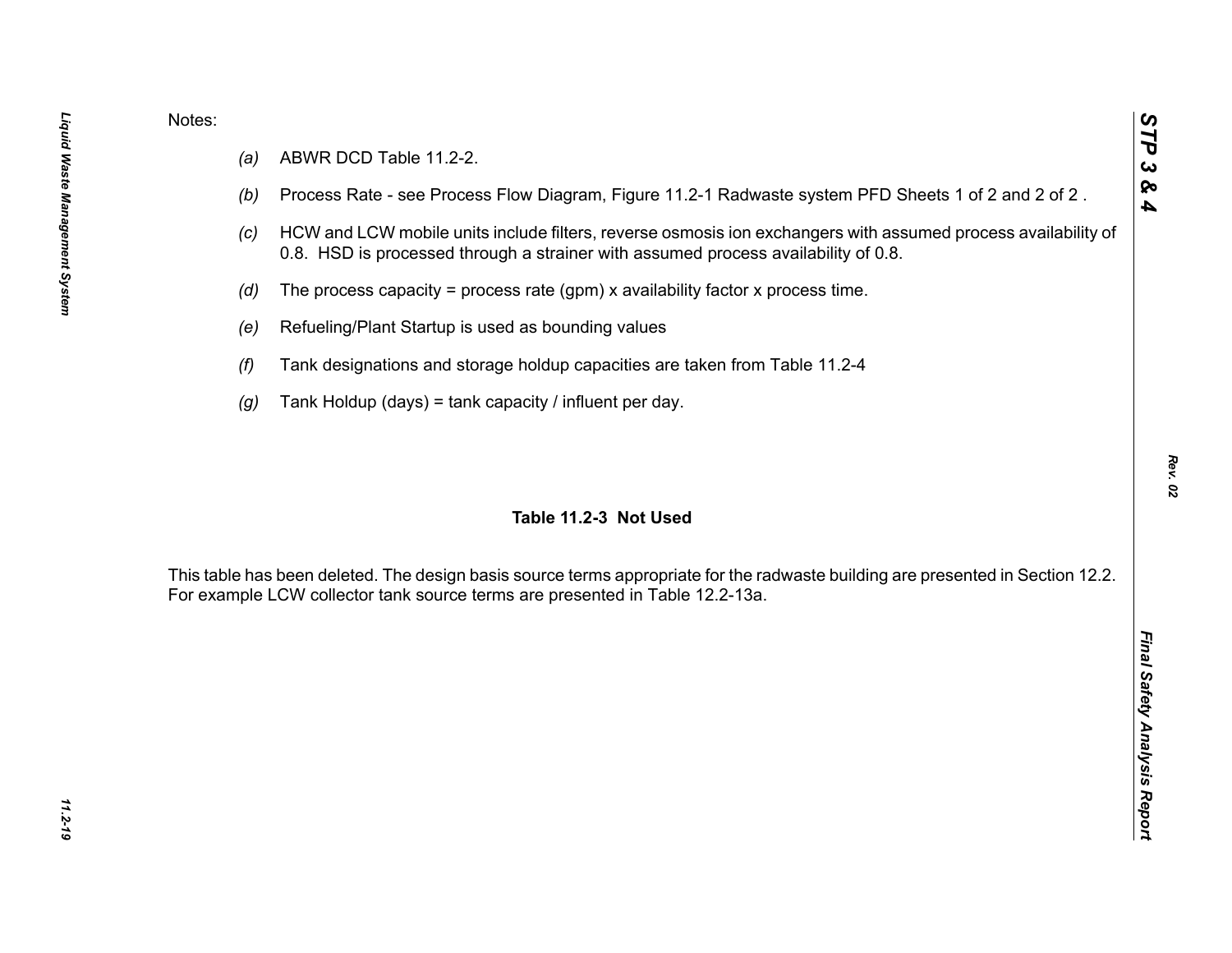| Component                                      | Quantity       | <b>Standards</b>    | <b>Type</b>              | <b>Nominal</b><br>Capacity<br>per tank<br>(m3) | <b>Design</b><br><b>Pressure</b><br>(kg/cm2) | <b>Design</b><br>Temp (°C) | <b>Normal</b><br>Operating<br><b>Pressure</b><br>(kg/cm2) | <b>Normal</b><br>Operating<br>Temp (°C) | <b>Material</b>        |
|------------------------------------------------|----------------|---------------------|--------------------------|------------------------------------------------|----------------------------------------------|----------------------------|-----------------------------------------------------------|-----------------------------------------|------------------------|
| <b>Tanks</b>                                   |                |                     |                          |                                                |                                              |                            |                                                           |                                         |                        |
| <b>HCW Collector</b><br>Tank                   | $\overline{3}$ | API-650/<br>API-620 | Cylindrical,<br>Vertical | 140                                            | atm                                          | 80                         | atm                                                       | 66                                      | SS                     |
| <b>HCW Sample</b><br>Tank                      | $\overline{2}$ | API-650/<br>API-620 | Cylindrical,<br>Vertical | 140                                            | atm                                          | 80                         | atm                                                       | 66                                      | $\overline{\text{SS}}$ |
| <b>LCW Collector</b><br>Tank                   | $\overline{4}$ | API-650/<br>API-620 | Cylindrical,<br>Vertical | 140                                            | atm                                          | 80                         | atm                                                       | 66                                      | $\overline{\text{SS}}$ |
| <b>LCW Sample</b><br>Tank                      | $\overline{2}$ | API-650/<br>API-620 | Cylindrical,<br>Vertical | 140                                            | atm                                          | 80                         | atm                                                       | 66                                      | $\overline{\text{SS}}$ |
| <b>HSD Receiver</b><br>Tank                    | $\overline{1}$ | API-650/<br>API-620 | Cylindrical,<br>Vertical | 30                                             | atm                                          | 80                         | atm                                                       | 66                                      | SS                     |
| <b>HSD Sample</b><br>Tank                      | $\overline{1}$ | API-650/<br>API-620 | Cylindrical,<br>Vertical | 30                                             | atm                                          | 80                         | atm                                                       | 66                                      | $\overline{\text{SS}}$ |
| <b>Chemical Drain</b><br><b>Collector Tank</b> | $\overline{1}$ | API-650/<br>API-620 | Cylindrical,<br>Vertical | $\overline{4}$                                 | atm                                          | 80                         | atm                                                       | 66                                      | SS                     |
|                                                |                |                     |                          |                                                |                                              |                            |                                                           |                                         |                        |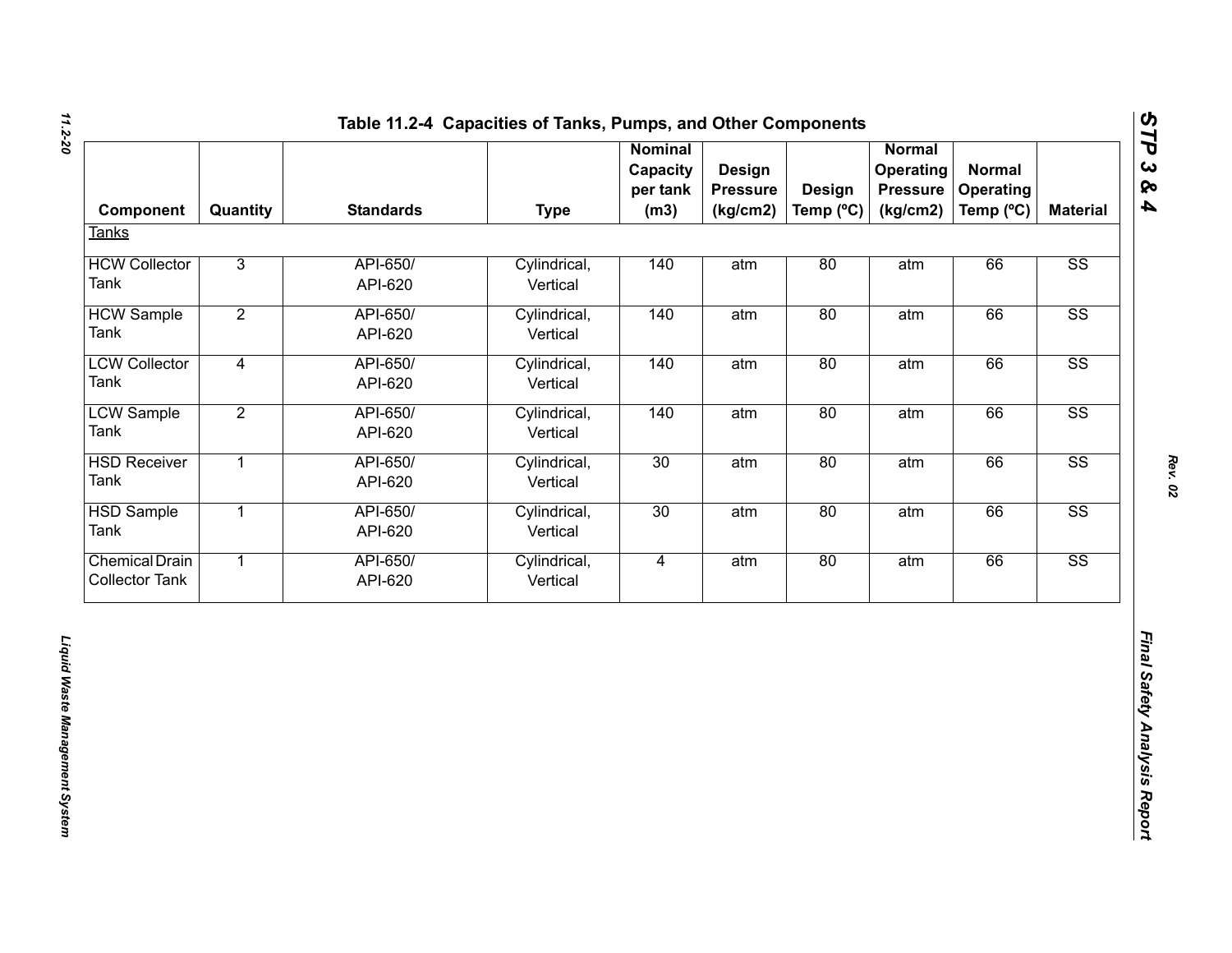|                                                |                |                                                                                  |                                        | <b>Nominal</b><br>Capacity<br>per pump<br>tank<br>$(m^3/hr)$ | Design<br><b>Pressure</b> | Design             | <b>Normal</b><br>Operating<br><b>Pressure</b> | <b>Normal</b><br><b>Operating</b> |                        |
|------------------------------------------------|----------------|----------------------------------------------------------------------------------|----------------------------------------|--------------------------------------------------------------|---------------------------|--------------------|-----------------------------------------------|-----------------------------------|------------------------|
| Component<br>Pumps                             | Quantity       | <b>Standards</b>                                                                 | <b>Type</b>                            | (m3)                                                         | (kg/cm2)                  | Temp $(^{\circ}C)$ | (kg/cm2)                                      | Temp (°C)                         | <b>Material</b>        |
| <b>HCW Collector</b><br>Pump                   | $\overline{3}$ | API-610; API-674; API-675;<br>ASME Code Section VIII,<br>Div. 1 or Div. 2        | Centrifugal/<br><b>Mechanical Seal</b> | 68                                                           | 15                        | 80                 | 10                                            | 66                                | $\overline{\text{SS}}$ |
| <b>HCW Sample</b><br>Pump                      | $\overline{2}$ | API-610; API-674; API-675;<br>ASME Code Section VIII,<br>Div. 1 or Div. 2        | Centrifugal/<br><b>Mechanical Seal</b> | 150                                                          | 15                        | 80                 | 10                                            | 66                                | $\overline{\text{SS}}$ |
| <b>LCW Collector</b><br>Pump                   | 4              | API-610; API-674; API-675;<br>ASME Code Section VIII,<br>Div. 1 or Div. 2        | Centrifugal/<br>Mechanical Seal        | 68                                                           | 15                        | 80                 | 10                                            | 66                                | $\overline{\text{SS}}$ |
| <b>LCW Sample</b><br>Pump                      | $\overline{2}$ | API-610; API-674; API-675;<br><b>ASME Code Section VIII,</b><br>Div. 1 or Div. 2 | Centrifugal/<br><b>Mechanical Seal</b> | 150                                                          | 15                        | 80                 | 10                                            | 66                                | $\overline{\text{SS}}$ |
| <b>HSD Receiver</b><br>Pump                    | $\overline{2}$ | API-610; API-674; API-675;<br>ASME Code Section VIII,<br>Div. 1 or Div. 2        | Centrifugal/<br><b>Mechanical Seal</b> | 68                                                           | 15                        | 80                 | 10                                            | 66                                | $\overline{\text{SS}}$ |
| <b>HSD Sample</b><br>Pump                      | $\overline{2}$ | API-610; API-674; API-675;<br>ASME Code Section VIII,<br>Div. 1 or Div. 2        | Centrifugal/<br><b>Mechanical Seal</b> | 80                                                           | 15                        | 80                 | 10                                            | 66                                | $\overline{\text{SS}}$ |
| <b>Chemical Drain</b><br><b>Collector Pump</b> | $\overline{2}$ | API-610; API-674; API-675;<br>ASME Code Section VIII,<br>Div. 1 or Div. 2        | Centrifugal/<br><b>Mechanical Seal</b> | 10                                                           | 15                        | 80                 | 10                                            | 66                                | $\overline{\text{SS}}$ |

*STP 3 & 4*

11.2-21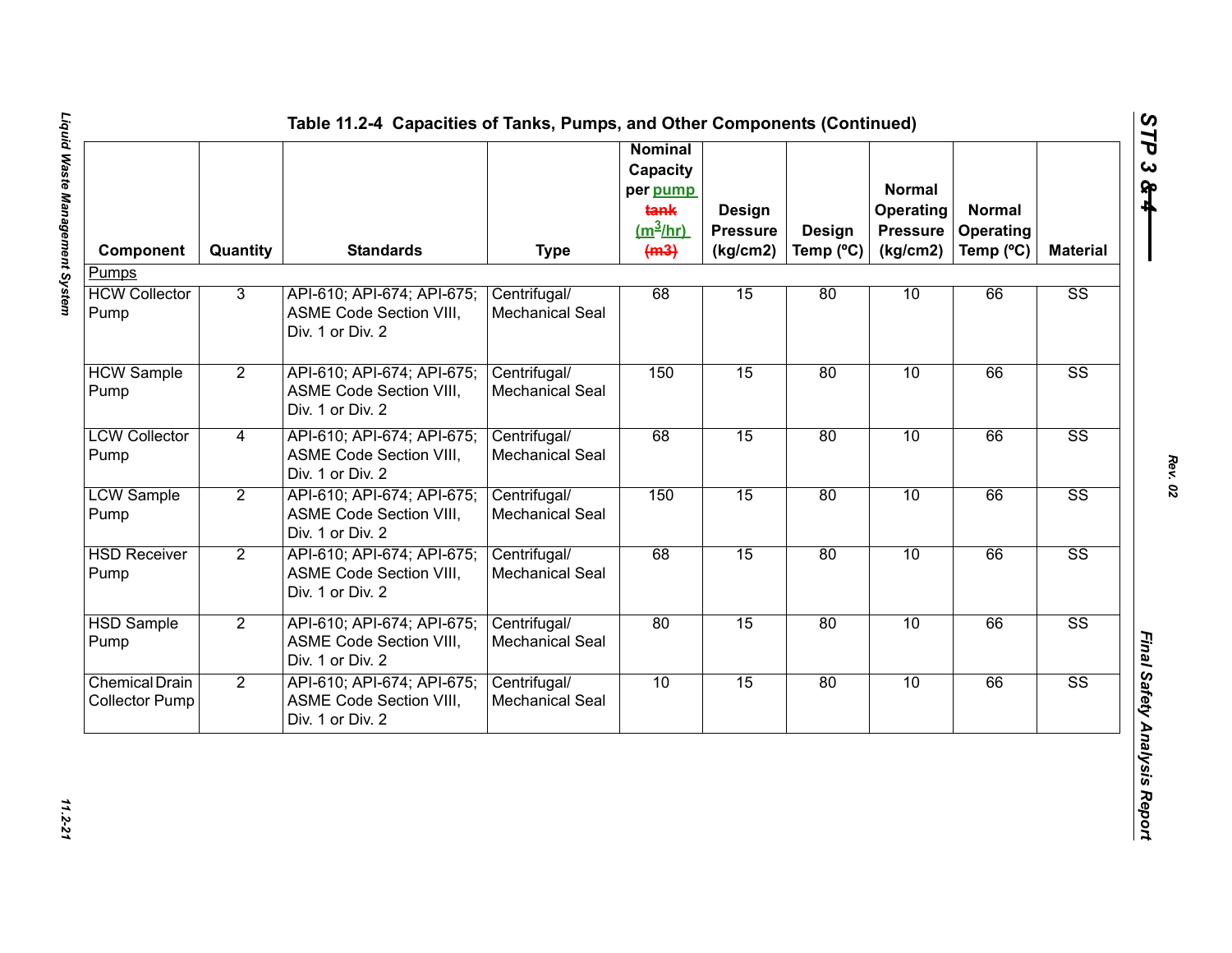| Component                                                                                                                                          | Quantity       | <b>Standards</b>                                                                                                                                                 | <b>Type</b>                           | <b>Nominal</b><br>Capacity<br>per unit<br>tank<br>$(m^3/hr)$<br>(m3) | Design<br><b>Pressure</b><br>(kg/cm2) | Design<br>Temp (°C) | <b>Normal</b><br>Operating<br><b>Pressure</b><br>(kg/cm2) | <b>Normal</b><br>Operating<br>Temp (°C) | <b>Material</b>        |
|----------------------------------------------------------------------------------------------------------------------------------------------------|----------------|------------------------------------------------------------------------------------------------------------------------------------------------------------------|---------------------------------------|----------------------------------------------------------------------|---------------------------------------|---------------------|-----------------------------------------------------------|-----------------------------------------|------------------------|
| <b>LWMS Mobile System for LCW Processing</b>                                                                                                       |                |                                                                                                                                                                  |                                       |                                                                      |                                       |                     |                                                           |                                         |                        |
| <b>LCW Filter</b>                                                                                                                                  | 1              | API-620, ASME Code<br>BPVC Div. 1 or Div 2 <sup>b</sup>                                                                                                          | <b>Charcoal Filter</b>                | $\overline{34}$                                                      | 15                                    | 80                  | 10                                                        | 66                                      | SS <sup>c</sup>        |
| <b>LCW Filter</b>                                                                                                                                  | $\mathbf{1}$   | API-620, ASME Code<br>BPVC Div. 1 or Div 2 <sup>b</sup>                                                                                                          | <b>Membrane Filter</b>                | 34                                                                   | 15                                    | 80                  | 10                                                        | 66                                      | SS <sup>c</sup>        |
| <b>LCW Reverse</b><br><b>Osmosis Unit</b>                                                                                                          | $\mathbf{1}$   | API-620, ASME Code<br>BPVC Div. 1 or Div 2 <sup>b</sup>                                                                                                          | 2 Pass Reverse<br><b>Osmosis Unit</b> | 34                                                                   | variable                              | 80                  | variable                                                  | 66                                      | SS <sup>c</sup>        |
| <b>LCW</b><br>Demineralizer                                                                                                                        | $\overline{2}$ | API-620, ASME Code<br>BPVC Div. 1 or Div 2 <sup>b</sup>                                                                                                          | <b>Mixed Bed Type</b>                 | 34                                                                   | 15                                    | 80                  | 10                                                        | 66                                      | SS <sup>c</sup>        |
| <b>LWMS Mobile System for HCW Processing</b>                                                                                                       |                |                                                                                                                                                                  |                                       |                                                                      |                                       |                     |                                                           |                                         |                        |
| <b>HCW Filter</b>                                                                                                                                  | 1              | API-620, ASME Code<br>BPVC Div. 1 or Div 2 <sup>b</sup>                                                                                                          | <b>Charcoal Filter</b>                | 34                                                                   | 15                                    | 80                  | 10                                                        | 66                                      | SS <sup>c</sup>        |
| <b>HCW Filter</b>                                                                                                                                  | $\mathbf{1}$   | API-620, ASME Code<br>BPVC Div. 1 or Div 2 <sup>b</sup>                                                                                                          | <b>Membrane Filter</b>                | 34                                                                   | 15                                    | 80                  | 10                                                        | 66                                      | SS <sup>a</sup>        |
| <b>HCW Reverse</b><br><b>Osmosis Unit</b>                                                                                                          | $\mathbf{1}$   | API-620, ASME Code<br>BPVC Div. 1 or Div 2 <sup>b</sup>                                                                                                          | 2 Pass Reverse<br><b>Osmosis Unit</b> | 34                                                                   | variable                              | 80                  | variable                                                  | 66                                      | SS <sup>c</sup>        |
| <b>HCW</b><br>Demineralizer                                                                                                                        | $\overline{2}$ | API-620, ASME Code<br>BPVC Div. 1 or Div 2 <sup>b</sup>                                                                                                          | <b>Mixed Bed Type</b>                 | 34                                                                   | 15                                    | 80                  | 10                                                        | 66                                      | SS <sup>c</sup>        |
| <b>Strainers</b>                                                                                                                                   |                |                                                                                                                                                                  |                                       |                                                                      |                                       |                     |                                                           |                                         |                        |
|                                                                                                                                                    |                | as piping)                                                                                                                                                       |                                       |                                                                      |                                       |                     |                                                           |                                         | $\overline{\text{SS}}$ |
| <b>HSD Strainer</b><br>Notes:<br>Nominal capacity refers to the batch capacity<br>(a)<br>For vessel design<br>(b)<br>Vessel material<br>(c)<br>(d) | $\overline{2}$ | ANSI/ASME B31.1 (same<br>When processing through the LWMS Mobile Units and HSD strainers, the remainder of the flow is recycled to the subsystem collector tank. | <b>Inline Strainers</b>               | 34                                                                   | 15                                    | 80                  | 10                                                        | 66                                      |                        |

*STP 3 & 4*

*Rev. 02*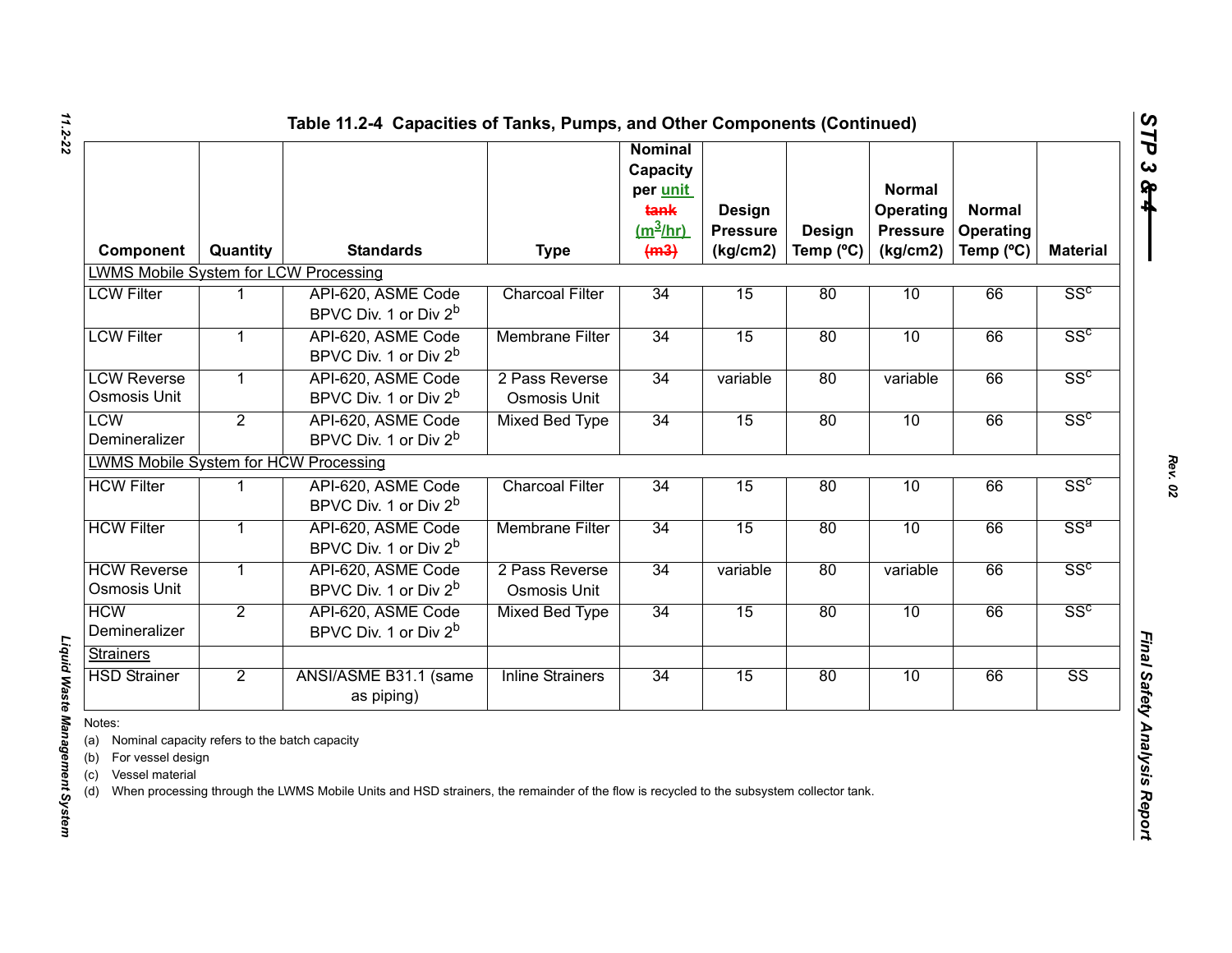$\mathbf I$ 

П

| Subsystems*                                                               | <b>Filter</b> | <b>Reverse Osmosis</b> | Ion-Exchanger | <b>Total DF</b> |
|---------------------------------------------------------------------------|---------------|------------------------|---------------|-----------------|
| Equipment (low conductivity)                                              |               |                        |               |                 |
| Drain Subsystem:                                                          |               |                        |               |                 |
| Halogens                                                                  | 1             | $10^{*}$               | $100(10)$ **  | 10,0004,000     |
| Cs, Rb                                                                    | 1             | $10^{*}$ -             | $10(10)$ **   | 1,000400        |
| Other nuclides                                                            | 1             | $10*$                  | $100(10)$ **  | 10,0004,000     |
| Floor (high conductivity)                                                 |               |                        |               |                 |
| Drain Subsystem:                                                          |               |                        |               |                 |
| Halogens                                                                  | 1             | $10^{*}$               | $100(10)*$    | 10,000          |
| Cs, Rb                                                                    | 1             | $10^{*}$               | $2(10)$ **    | 200             |
| Other nuclides                                                            | 1             | $10^{*}$               | $100(10)$ **  | 10,000          |
| A DF of 1 is used for tritium.                                            |               |                        |               |                 |
| Chemical Drain Subsystem:                                                 |               |                        |               |                 |
| Chemical drain is processed in high conductivity drain subsystem.         |               |                        |               |                 |
| Detergent Drain Subsystem:                                                |               |                        |               |                 |
| A DF of 1 is used for the detergent drain strainer for all radionuclides. |               |                        |               |                 |

|  | Table 11.2-5 Decontamination Factors* |  |
|--|---------------------------------------|--|
|--|---------------------------------------|--|

*Rev. 02*

\* Radwaste processing equipment is designed to meet or exceed these decontamination factors.<br>\*\* From ANSI 55.6 -1993 July 16, 1993 American National Standard for Liquid Radioactive Waste

From ANSI 55.6 –1993, July 16, 1993, American National Standard for Liquid Radioactive Waste Processing System for Light Water Reactor Plants, (Reference 11.2-4), Table 8, Decontamination Factors. For two ion exchangers in series, the DF for the second unit is given in parentheses.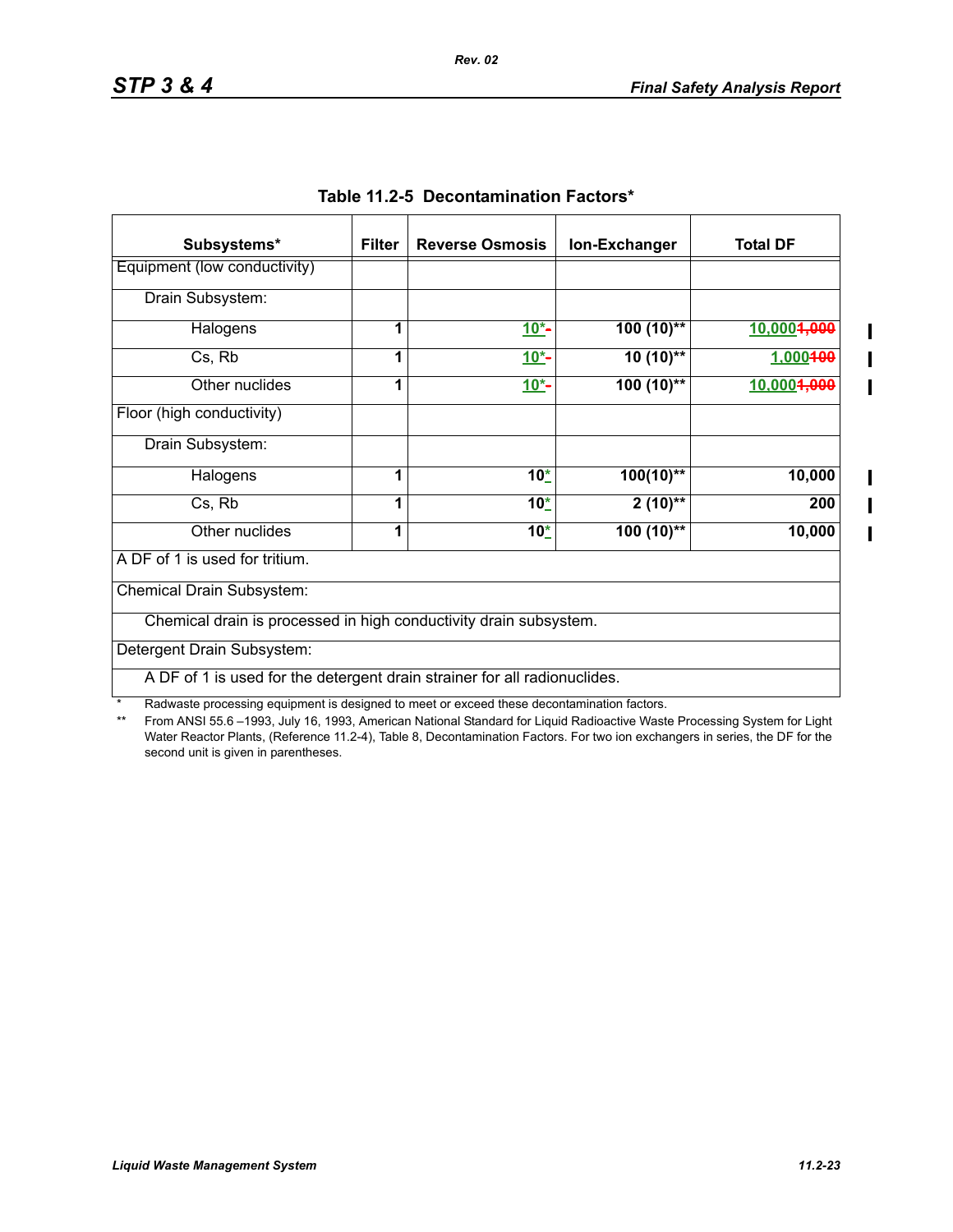| <b>Waste Generation Source</b>               |                                          |                                   |                             | <b>Normal</b>              | <b>Design Accident</b>                        | Volume in m <sup>3</sup> on Maximum Day |                                          |
|----------------------------------------------|------------------------------------------|-----------------------------------|-----------------------------|----------------------------|-----------------------------------------------|-----------------------------------------|------------------------------------------|
|                                              | <b>Batch Volume</b><br>(m <sup>3</sup> ) | <b>Normal</b><br><b>Frequency</b> | <b>Maximum</b><br>Frequency | <b>Volume</b><br>$(m^3/d)$ | <b>Volume Primary</b><br>Loop Leakage $(m^3)$ | <b>Plant Startup</b>                    | <b>Refueling</b><br><b>Water Cleanup</b> |
| <b>Low Conductivity Wastes</b>               |                                          |                                   |                             |                            |                                               |                                         |                                          |
| <b>DW Equipment Drain</b>                    | $\blacksquare$                           | $\blacksquare$                    | $\blacksquare$              | $\overline{10}$            | $\overline{110}$                              | $\overline{10}$                         | $\overline{10}$                          |
| <b>R/B Equipment Drain</b>                   | $\overline{a}$                           | $\blacksquare$                    | $\blacksquare$              | $\overline{15}$            | $\overline{15}$                               | 15                                      | $\overline{15}$                          |
| <b>T/B Equipment Drain</b>                   | $\sim$                                   | $\overline{a}$                    | $\Delta$                    | $\overline{15}$            | $\overline{15}$                               | $\overline{15}$                         | $\overline{15}$                          |
| <b>RW/B Equipment Drain</b>                  | $\overline{a}$                           | $\overline{a}$                    | ÷.                          | $\overline{5}$             | $\overline{5}$                                | $\overline{5}$                          | 5                                        |
| <b>Upper Pool Drain</b>                      | $\sim$                                   |                                   | $\blacksquare$              | $\blacksquare$             | $\blacksquare$                                |                                         | 500                                      |
| <b>CUW Backwash Receiving</b><br><b>Tank</b> | $\overline{35}$                          | 1/20                              | 1                           | $\blacksquare$             | $\overline{35}$                               | $\overline{35}$                         | $\overline{35}$                          |
| <b>CF Backwash Receiving Tank</b>            | $\overline{35}$                          | 3/34                              | $\overline{3}$              | $\blacksquare$             | $\overline{35}$                               | $\overline{35}$                         | $\overline{35}$                          |
| <b>Others</b>                                | $\overline{a}$                           |                                   |                             | 10                         |                                               | $\overline{20}$                         |                                          |
| <b>Total</b>                                 | $\sim$                                   | $\blacksquare$                    | $\sim$                      | $\overline{55}$            | $\overline{215}$                              | 135                                     | 615                                      |
| <b>High-Conductivity Wastes</b>              |                                          |                                   |                             |                            |                                               |                                         |                                          |
| <b>Floor Drain</b>                           |                                          |                                   |                             |                            |                                               |                                         |                                          |
| R/B Floor Drain                              | $\blacksquare$                           |                                   |                             | $\overline{5}$             | $\overline{55}$                               | $\overline{5}$                          | $\overline{5}$                           |
| <b>T/B Floor Drain</b>                       | $\blacksquare$                           | $\blacksquare$                    | $\overline{a}$              | $\overline{5}$             | $\overline{5}$                                | $\overline{5}$                          | $\overline{5}$                           |
| <b>RW/B Floor Drain</b>                      | $\blacksquare$                           | $\overline{\phantom{0}}$          | $\overline{\phantom{a}}$    | $\overline{3}$             | $\overline{3}$                                | $\overline{3}$                          | 3                                        |
| <b>Equipment Displacement</b>                | $\blacksquare$                           | $\sim$                            | $\sim$                      | $\blacksquare$             | $\sim$                                        | $\overline{a}$                          | $\overline{50}$                          |
| Subtotal                                     | $\blacksquare$                           | $\blacksquare$                    | $\sim$                      | $\overline{13}$            | $\overline{63}$                               | $\overline{13}$                         | 63                                       |
| <b>Chemical Drain Wastes</b>                 |                                          |                                   |                             |                            |                                               |                                         |                                          |
| <b>Hot Laboratory Chemical</b><br>Drain      | $\blacksquare$                           | $\blacksquare$                    | $\overline{\phantom{a}}$    | $\overline{2}$             | $\overline{2}$                                | $\overline{2}$                          | $\overline{2}$                           |
| <b>Total</b>                                 | $\overline{a}$                           | $\blacksquare$                    | $\sim$                      | $\overline{15}$            | 65                                            | $\overline{15}$                         | 65                                       |
| <b>Detergent Wastes</b>                      |                                          |                                   |                             |                            |                                               |                                         |                                          |
| <b>Hot Shower Drain</b>                      | $\blacksquare$                           | $\blacksquare$                    | $\blacksquare$              | $\overline{3}$             | $\blacksquare$                                | $\overline{8}$                          |                                          |
| <b>Laundry Drain</b>                         | $\blacksquare$                           | $\blacksquare$                    | $\blacksquare$              | 1                          | $\blacksquare$                                | $\overline{4}$                          |                                          |
| <b>Total</b>                                 | $\blacksquare$                           | $\blacksquare$                    | $\overline{\phantom{a}}$    | $\overline{4}$             | $\overline{\phantom{a}}$                      | $\overline{12}$                         |                                          |

*Liquid Waste Management System* 

Liquid Waste Management System